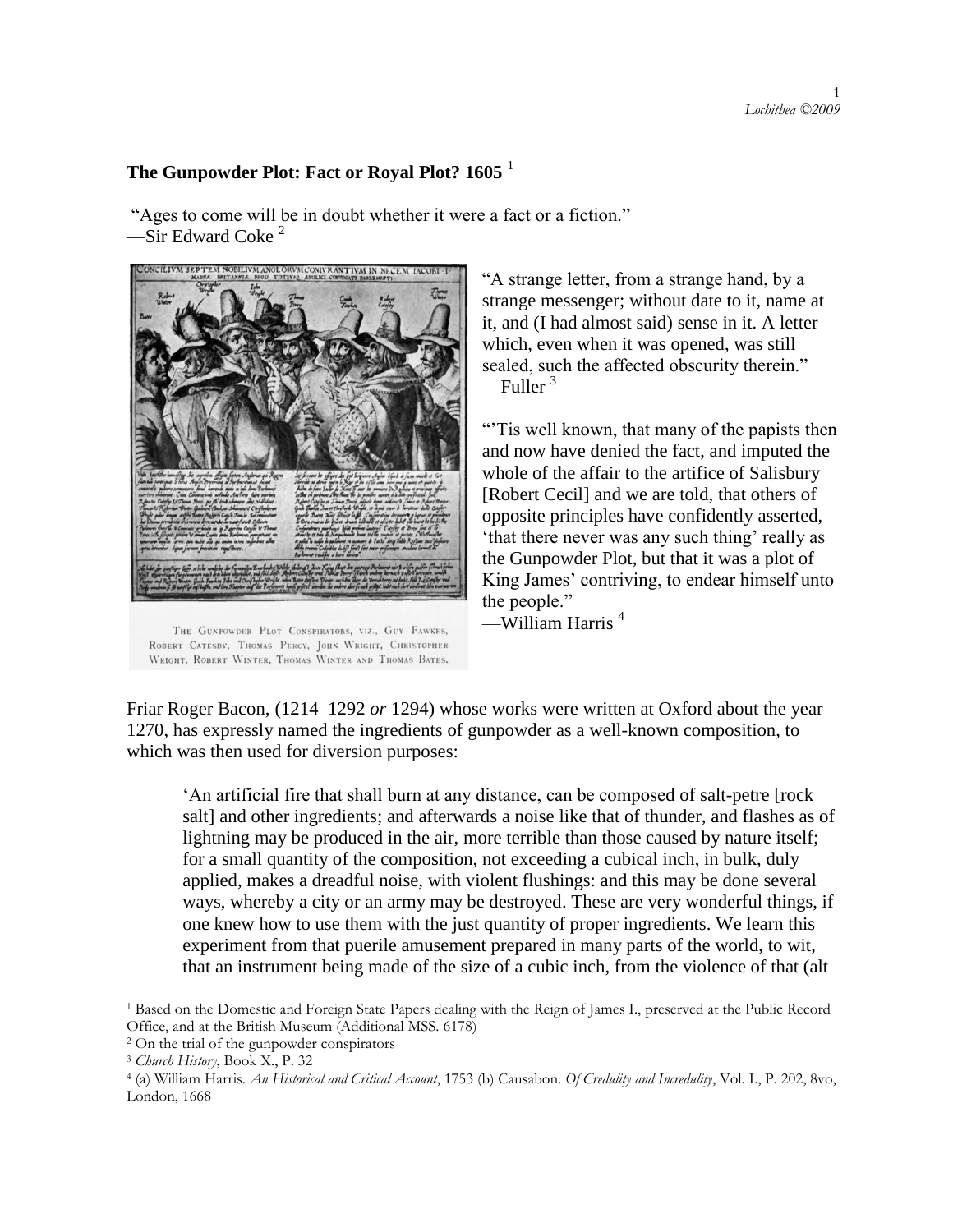called salt-petre, such a horrible sound is produced in bursting so lender a thing, namely, a scroll of parchment, that it greatly exceeds thunder in sound, and the sunbeams in brightness of fire.<sup>5</sup>

The common story respecting the invention of gunpowder was about the year 1320 when one Bartholdus Schwartz, a German monk and student in alchemy, then much in fashion, having in the course of his work mixed salt-petre, sulphur and nitre in a mortar, and partly covered it with a stone, by some accident it took fire and blew the stone with great violence to a considerable distance. Thus by one accident furnishing the hint of gunpowder, its use, and a piece of ordnance proper for using it; and it is worthy of observation, that stones were thrown from mortars at a considerable elevation, long before point blank shooting was attempted. Besides Schwartz mentioned, many more are named to have discovered gunpowder, such as, Salmoneus, Albertus, and Magnus, but upon such slender grounds as to be not worth confuting. With respect to Schwartz, it is possible the story may be true, but it does not at all follow that gunpowder was not before known; it being more than probable that the same discovery may have been made by more than one person. Many of the authorities above cited seem to prove that gunpowder was known in the East long before the invention attributed to Schwartz, and some of them even add ordnance.

King James was entertained in Stamford for the Easter term. It would be his first visit to Burghley House now inherited by Thomas Cecil, Burghley's son and elder brother to Robert Cecil. On April 27, 1603, James removed himself from Burghley House towards Oliver Cromwell's and dined at Sir Anthony Mildmay's. The same day, being:

‗Wednesday in Easter week, there were thirteen persons slain and blown in pieces with gunpowder by misfortune, at the gunpowder-mill at Radcliffe, and did much other hurt in divers places.' <sup>6</sup>

Should the above account have been a practice of the Gunpowder Plot, it can only be assumed at this point, whilst the Court of James itself was unpolished and unmannered; it was so far from being civil to women that the Ladies, even Anne the Queen, could hardly pass by the King's apartment without receiving some disrespect.<sup>7</sup> On such a morning of Tuesday November 5, 1605, which day was appointed for the opening of a new Parliamentary session, London rang with the news that in the course of the night a diabolical plot had been discovered; the King and legislature were to have been destroyed at a blow. In a chamber beneath the House of Lords had been found a great quantity of gunpowder, and with it a man, calling himself John Johnson, who fully acknowledged his intention to have fired the magazine while the royal speech was being delivered, according to custom, overhead, and so to have blown King, Lords, and Commons into the air. At the same time, he doggedly refused to say who his accomplices were, or whether he had any. Johnson, whose true name was presently

<sup>5</sup> *Antiquarian Repertory*, 1784

<sup>6</sup> Howes" *Chronicle*

<sup>7</sup> *Ibid*.,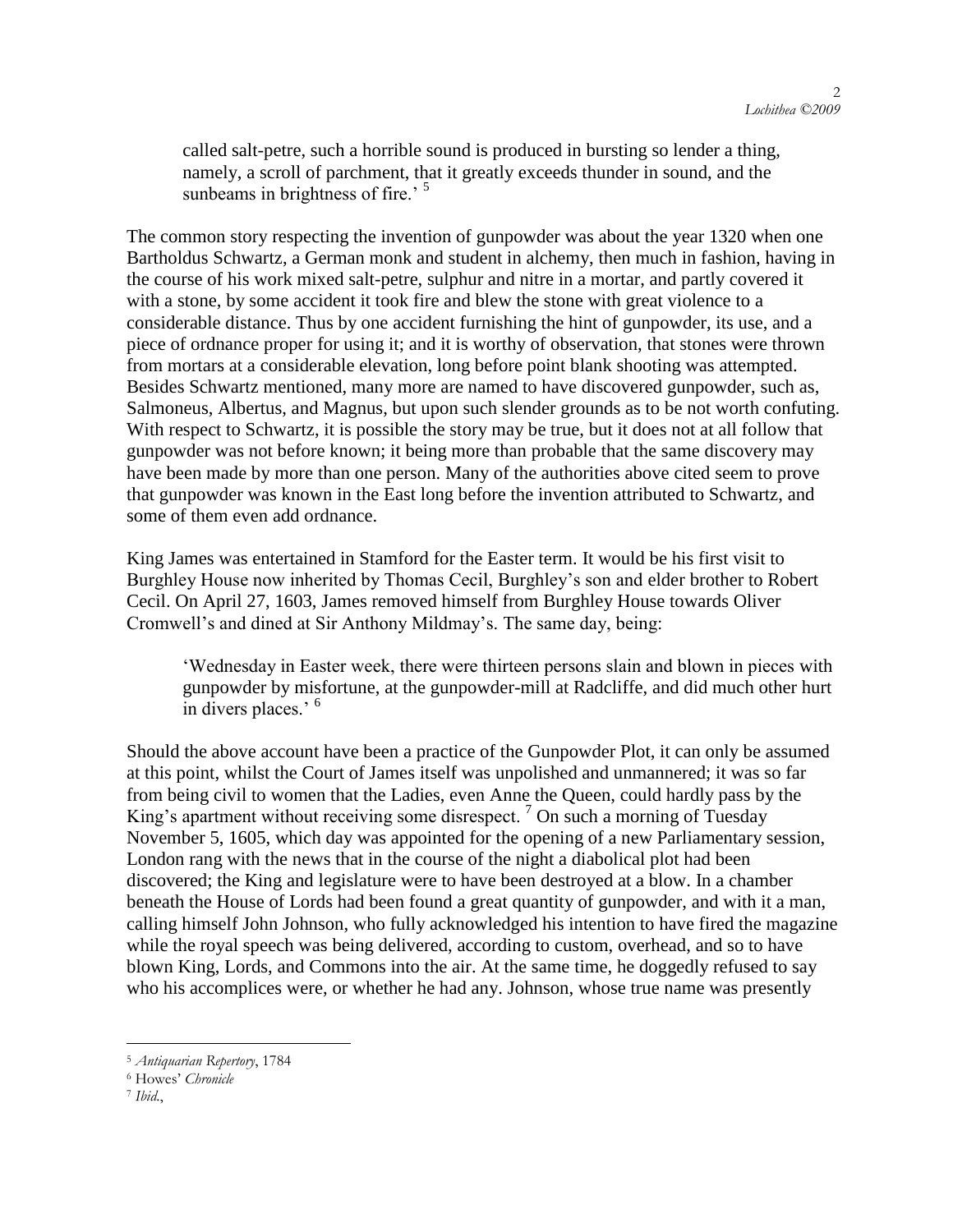found to be Guy, or Guido Faukes,  $^8$  proved a most obstinate and unsatisfactory witness, and obstinately refused to give any evidence which might incriminate others. But the actions of his confederates quickly supplied the information which he withheld.

It was known that the cellar, in which the powder was found, as well as a house adjacent, had been hired in the name of one Thomas Percy, a Catholic and perhaps a kinsman, certainly a dependent of the Earl of Northumberland. It was now discovered that he and others of his acquaintance had fled from London on the previous day upon receipt of intelligence that the plot seemed at least to be suspected. Of one we may mention is Sir Dudley Carlton (*b*.1572) who was Secretary to the Earl of Northumberland, which a few years later had nearly been the cause of bringing his promising career to a very unsatisfactory termination; for when detained in France by the illness of Lord Norris, with whom he had made a tour through Spain, he was summoned to England by the Lords of the Council at the discovery of the plot, and on suspicion of his having been implicated in it from his connection with his former patron, he was placed in confinement; but on clearing himself was liberated. This suspicion, however, for some time acted unfavourably on Carlton's fortunes till the year 1610 when he was appointed to succeed Sir Henry Wotton in the Embassy at Venice; the honour of Knighthood was then conferred upon him; but he was soon afterwards appointed Ambassador to the States-General, where he remained from 1616 to 1628, with an interval of one year (1625) then joined with the Earl of Holland as Ambassador Extraordinary to the Court of France, to excuse the King's abrupt dismissal of Henrietta Maria's French attendants. But this part of his history belongs to the Reign of Charles, whose confidence and favour he enjoyed in a very high degree.<sup>9</sup>

Returning to our course, not many hours later, the fugitives were heard of in Warwickshire, Worcestershire, and Staffordshire, the native counties of several amongst them, attempting to rally others to their desperate fortunes, and to levy war against the Crown. For this purpose they forcibly seized cavalry horses <sup>10</sup> at Warwick, and arms at Whewell Grange, a seat of Lord Windsor. These violent proceedings having raised the country behind them, they were pursued by the Sheriffs with what forces could be got together, and finally brought to bay at Holbeche, in Staffordshire, the residence of one Stephen Littleton, a Catholic.

There proved to have been thirteen men in all (including Guy Fawkes) who had been participators in the alleged treason: Guy Fawkes; Francis Tresham; Robert Catesby; Thomas Percy; Robert Winter; Thomas Winter; John Wright; Christopher Wright; John Grant; Robert Keyes; Ambrose Rookewood; Sir Everard Digby and Thomas Bates.

On Friday, November 8, three days after the discovery, Sir Richard Walsh, Sheriff of Worcestershire, attacked Holbeche. Catesby, Percy, and the two Wrights were killed or mortally wounded in the assault. The others were taken prisoners on the spot or in its neighbourhood, with the exception of Robert Winter, who accompanied by their host, Stephen Littleton, contrived to elude capture for upwards of two months, being at last apprehended in

<sup>8</sup> So he himself always wrote it

<sup>9</sup> Thomas Birch. *The Court and Times of James the First*, Vol. I., 1848

<sup>&</sup>lt;sup>10</sup> Also described as 'Great Horses' or 'Horses for the great Saddle'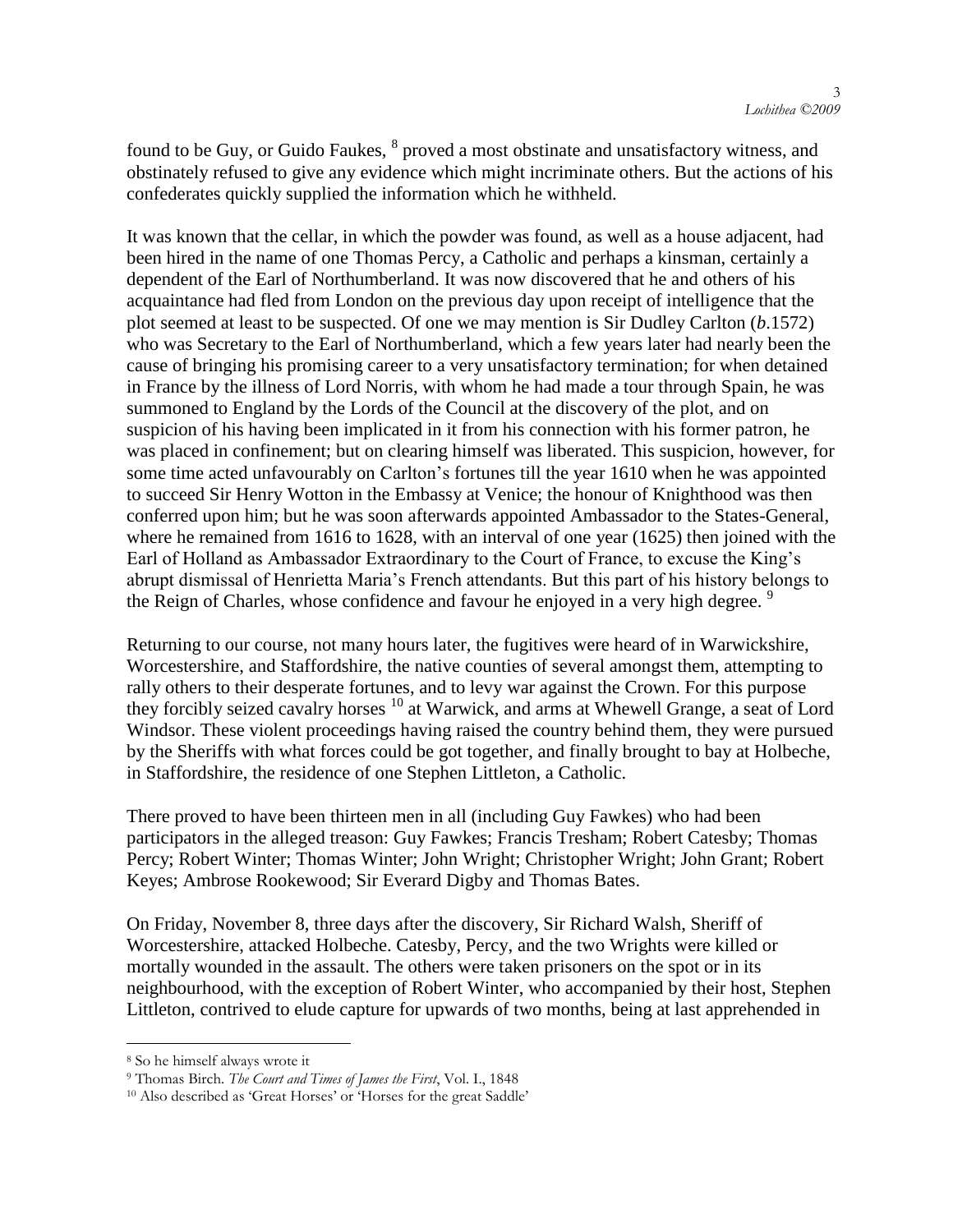January 1606 at Hagley Hall, Worcestershire. All the prisoners were at once taken up to London, and being there confined, were frequently and diligently examined by the Council, to trace if possible, further ramifications of the conspiracy, and especially to inculpate the Catholic clergy.

The great object of the government now was to obtain evidence against the priests.<sup> $11$ </sup>

Torture, it is evident, was employed with this object. On December 4 we find Cecil complaining that he could obtain little or no evidence against the really important persons:

‗Most of the prisoners, have willfully forsworn that the priests knew anything in particular, and obstinately refuse to be accusers of them, yea, what torture so ever they be put to.' <sup>12</sup>

On January 15, 1606, a proclamation was issued declaring that the Jesuit fathers, John Gerard, Henry Garnet, and Oswald Greenway (or Tesimond), were proved to have been 'peculiarly practisers' in the treason, and offering a reward for their apprehension.

‗One of those priests that were taken at Abington's house in Worcestershire (of whom I doubt not but you have often heard) hath, within these two days, killed himself in the Tower by ripping up his belly with a blunt knife which he had to eat his meat. His name was Owen, born in Oxford, and was a servant to Garnet, the provincial Jesuit.<sup>' 13</sup>

Before this all happened, on October 26, ten days before the meeting of Parliament, a Catholic peer, Lord Mounteagle, received an anonymous letter, and couched in vague and incoherent language, warning him to absent himself from the opening ceremony. This document Mounteagle at once took to Cecil, who 'promptly divined' its meaning and the precise danger, indicated, although he allowed James to fancy that he was himself the first to interpret it when it was shown to him five days later.<sup>14</sup>

A French writer <sup>15</sup> has observed that the plots undertaken under Elizabeth I., and James I., have this feature in common, that they proved, one and all, extremely opportune for those against whom they were directed. To this law the Gunpowder Plot was no exception. Whatever be the true history of its origin, it certainly placed in the hands of Cecil a most effective weapon for the enforcement of his favourite policy, and materially strengthened his own position. Without doubt the sensational manner of 'discovery' largely contributed to its success in this respect; and if this were ingeniously contrived for such a purpose, may it not be that a like ingenuity had been employed in providing the material destined to be so artistically utilized? At the

<sup>11</sup> Gardiner. *History of England*, Vol. I., P. 267. Ed. 1883

<sup>12</sup> Robert Cecil writing to Favat. (Copy) Brit. Mus. MSS. Add. 6178, fol. 625

<sup>13</sup> Thomas Birch. *The Court and Times of James the First*, Vol. I., 1848, Clement Edmondes writing to Sir Thomas Edmondes on March 6, 1605

<sup>14</sup> This is made clear from a comparison of Cecil"s private letter to Cornwallis and others in Winwood"s *Memorials*, Vol. II., P. 170 with the official account published in the Discourse of the manner of the Discovery of the Plot

<sup>15</sup> M. L"Abbé Destombes. *La persécution en Angleterre sous le règne d' Elizabeth*, P. 176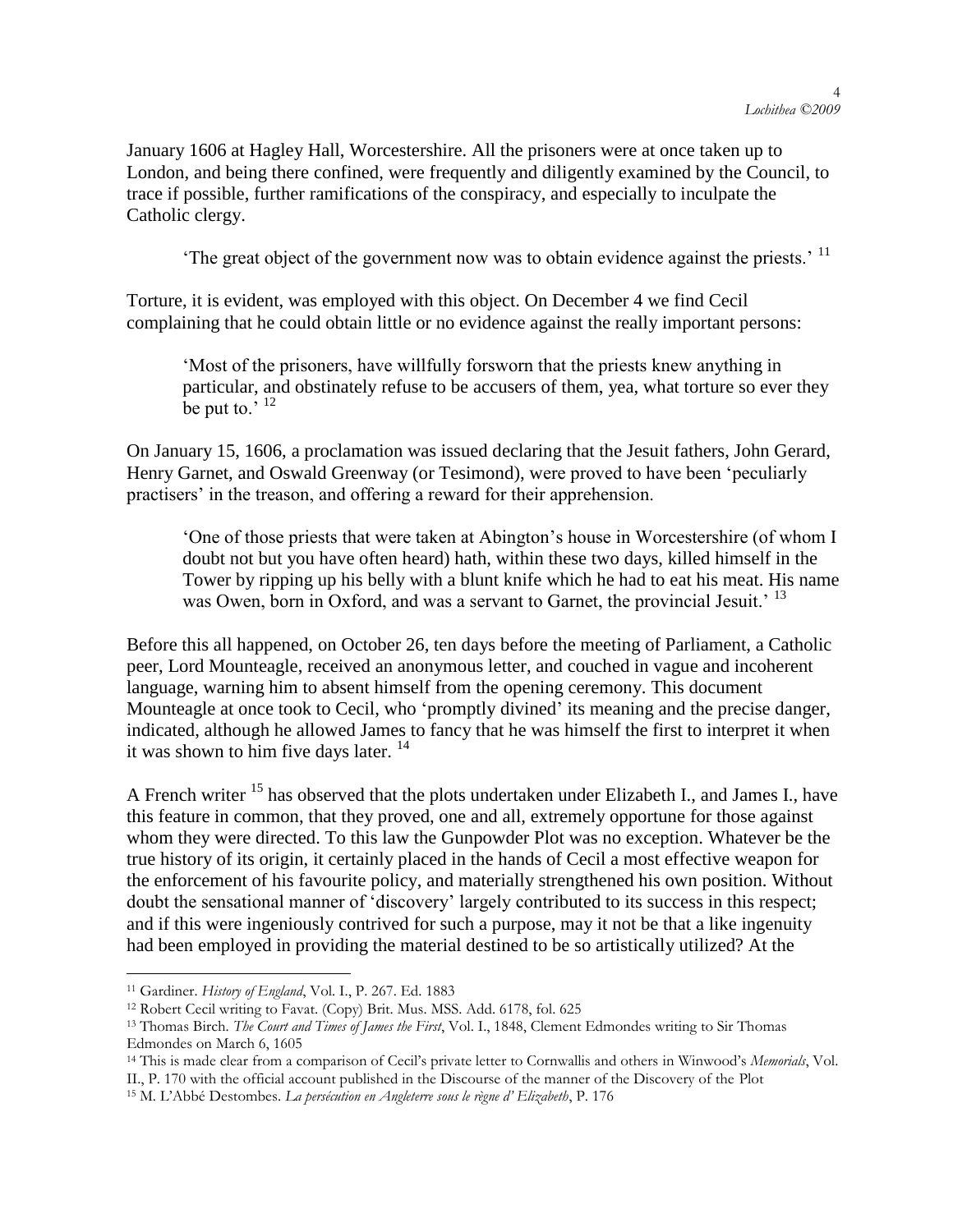period with which we have to deal, the Chief Minister of James I., was Robert Cecil, Earl of Salisbury, the political heir of his father, Burghley and of Walsingham, his predecessor in the office of Secretary. It is clear that he had inherited from them ideas of Statesmanship of the order then in vogue, and from nature, the kind of ability required to put these plots successfully in practice. Sir Robert Naunton describes Cecil in the following extract:

‗This great Minister of State and the staff of the Queen's declining age, though his little crooked person <sup>16</sup> could not provide any great supportation, yet it carried thereon a head and a headpiece of vast content, and therein, it seems, nature was so diligent to complete one, and the best, part about him, as that to the perfection of his memory and intellectuals, she took care also of his senses, and to put him in *Lynceos oculos*, or to pleasure him the more, borrowed of Argus, so to give him a perfective sight. And for the rest of his sensitive virtues, his predecessor had left him a receipt, to smell out what was done in the conclave; and his good old father was so well seen in the mathematicks, as that he could tell you throughout Spain, every part, every ship, with their burthens, whither bound, what preparation, what impediments for diversion of enterprises, counsels, and resolutions.'

The author then proceeds to give a striking instance to show 'how docible' was Cecil. While enjoying the entire confidence of Queen Elizabeth, Cecil was engaged in a secret correspondence with King James, which she would have regarded as treasonable and which he so carefully concealed that for a century afterwards and more it was not suspected. There remains the other indubitable fact, that while similarly trusted by James, and while all affairs of states were entirely in his hands, he was in receipt of a secret pension from the King of Spain,  $17$  the very monarch any communication with whom he treated as treason on the part of others. It is certain that the Earl of Essex, when on his trial, asserted that Cecil had declared the Spanish Infanta to be the rightful heir to the Crown, and though Cecil vehemently denied the imputation, he equally repudiated the notion that he favoured the King of Scots. We know, moreover, that one who as Spanish Ambassador had dealings with him, pronounced him to be a venal traitor, who was ready to sell his soul for money, while another intimated that it was in his power to have charged him with 'unwarrantable practices.' Similarly, we hear from the French Minister of the ingrained habit of falsehood which made it impossible for Cecil to speak the truth even to friends; and, from the French Ambassador, of the resolution imputed to the same Statesman, to remove from his path every rival who seemed likely to jeopardize his tenure of power.

<sup>&</sup>lt;sup>16</sup> R.O. *Dom. James I.*, Vol. XV., P. 105: Cecil's composure was but little above five feet in height, and, in the phrase of the time, "Crouchback." King James, who was not a man of much delicacy in such matters, was fond of giving him nicknames in consequence. Cecil wrote to Sir Thomas Lake, October 24, 1605: "I see nothing that I can do, can procure me so much avor, as to be sure one whole day what title I shall have another. For from Essenden to Cranborne, from Cranborne to Salisbury, from Salisbury to Beagle, from Beagle to Thorn Derry, from Thorn Derry to Parret which I hate most, I have been so walked, as I think by it I come to Theobalds, I shall be called Tare or Sophie."

<sup>17</sup> (a) Digby to the King, S.P., *Spain*, Aug .8. (b) Gardiner. *History*, Vol. II., P. 216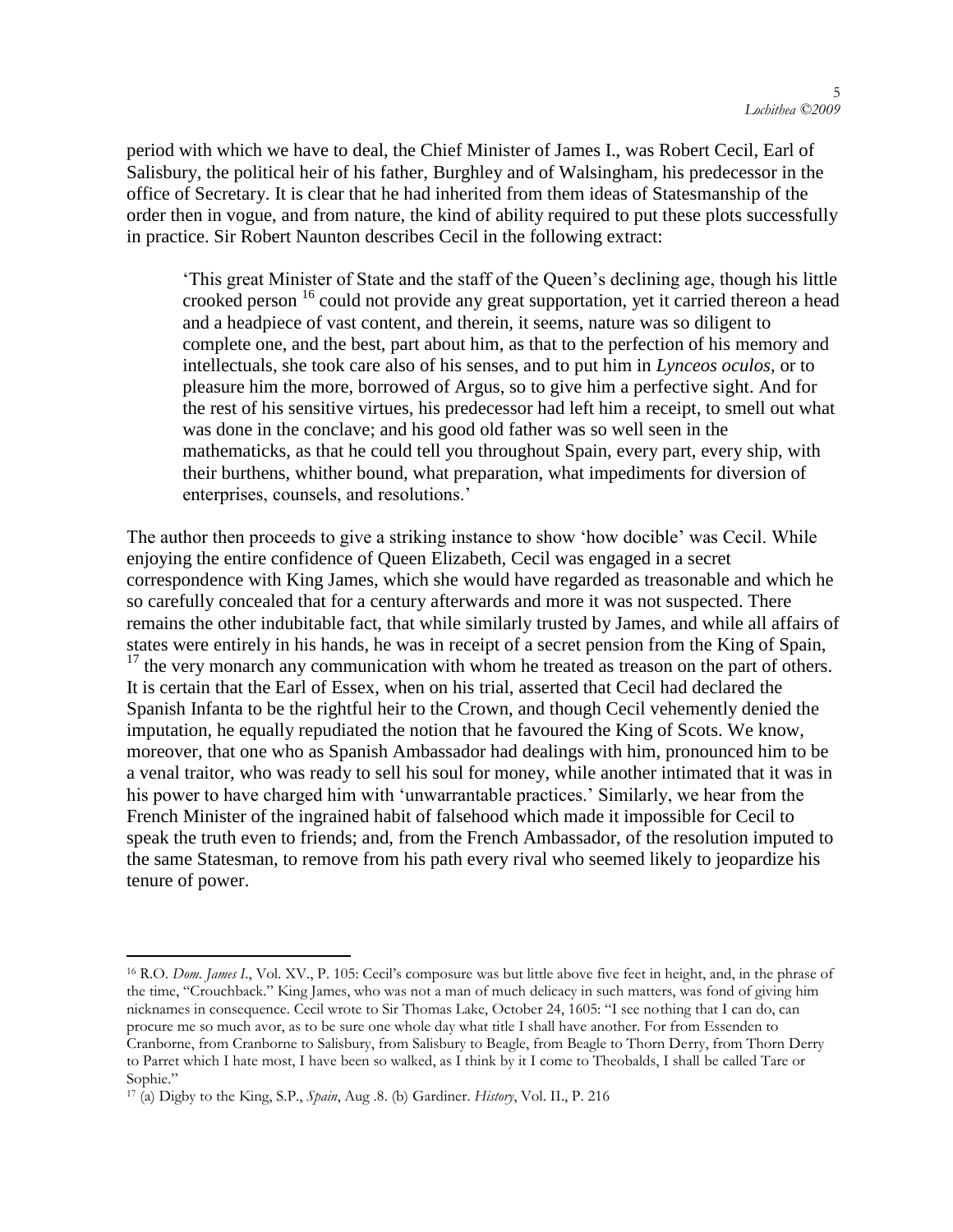Queen Elizabeth I., died on March 24, 1603. As there were some prejudices against the accession of a foreigner, and as the Crown had not always descended in a regular succession, the Privy Council did not immediately upon the notice of Elizabeth's death proclaim James King, but spent several hours in deliberating together, and in feeling each other's pulses on this most important subject. In these circumstances the High Sheriff of Hampshire took a bold and decided part, which proved his attachment to the House of Stewart. Instead of waiting for the orders of the Council in London, the result of whose deliberations could not, with any certainty, be known; the instant he heard that Elizabeth was no more, he hurried over to Winchester, from his seat in its neighbourhood, and there proclaimed James I., King of England. This was Sir Benjamin Tichborne, of a family more ancient in this county than the conquest who had been Knighted by Elizabeth in 1601 in her progress to Basing. It may seem extraordinary that Elizabeth should lavish her favours on known Catholic Recusants; as the Mayor of Winchester, Sir Henry Tichborne, Lord Montague, and the Earl of Southampton just to name a few who were; yet so the case stood. She knew how to retain the laws in favour of those who pleased her.  $^{18}$ 

Sir Robert Carey waited under the windows of the Palace at Richmond, until a token ring was thrown to him from the window, with which he posted off to Scotland, and was cordially received by James, as the bearer of tidings of great joy.

‗Very early on Saturday, I took horse for the north, and rode to Norham about twelve at noon, so that I might have been with King James at supper time: but I got a great fall by the way, that made me shed much blood. I was forced to ride at a soft pace after, so that King James was newly gone to bed by the time I knocked at his gate. I was quickly let in, and carried up to his chamber. I kneeled by him, and saluted him by his titles of King of England, Scotland, France, and Ireland. <sup>19</sup> The King gave me his hand to kiss, and bade me welcome. He inquired of the manner of Queen Elizabeth's death and sickness. He asked what letters from the Privy Council. I told him none; yet had I brought him a blue ring from a fair Lady, which I hoped would give him assurance that I reported the truth. He took it and looked upon it, and said, 'It is enough; I know by this you are a true messenger.'

King James kept a constant and private correspondence with several persons of the English Court during many years before Elizabeth died. Among them was Lady Scroope, sister to Sir Robert Carey mentioned above, to whom his Majesty sent, by Sir James Fullerton, a sapphire ring, with positive orders to return it to him by a special messenger as soon as the Queen was actually expired. Lady Scroope had no opportunity of delivering it to her brother, whilst he was in the Palace of Richmond; but waiting at the window till she saw him at the outside of the gate, she threw it out to him; and he well knew to what purpose he received it.  $^{20}$ 

<sup>18</sup> (a) Nichols. *Progresses of King James I*., Vol. I., 1828 (b) Drake"s *History of York*, P. 130

<sup>&</sup>lt;sup>19</sup> Other accounts add, that Carey was a deplorable spectacle, his face being stained with the blood from his fall, which he had not paused to wash away

<sup>20</sup> Brydges" *Peers of King James*, P. 413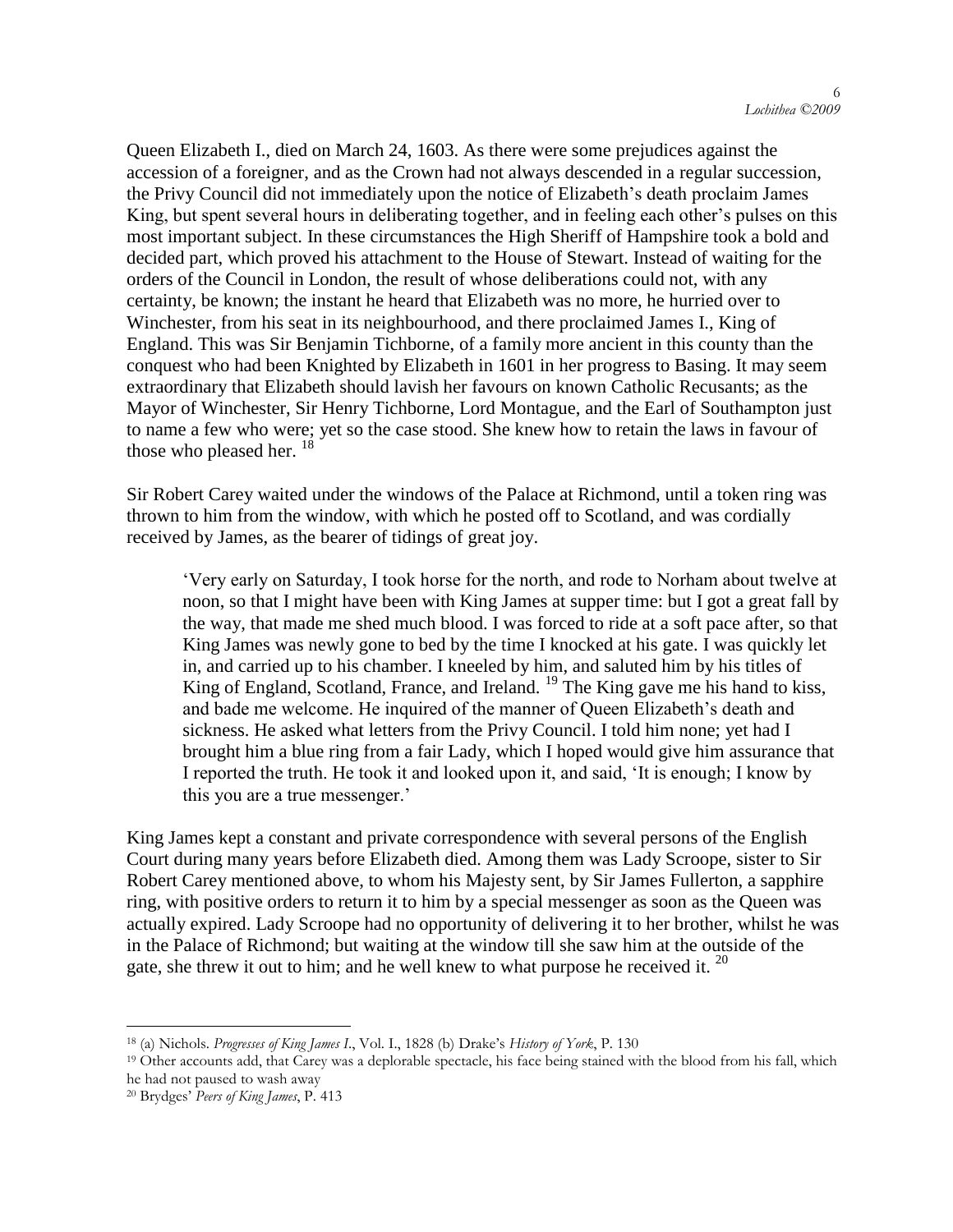Then he [James] committed me to the care of the Lord Hume,  $^{21}$  charging him that I should want for nothing. He sent for his surgeons to attend me, and, when I kissed his hand to withdraw, he said these gracious words: 'I know you have lost a near Kinswoman, <sup>22</sup> and a loving Mistress; but here, take my hand, I will be as good a master to you, and will requite this service with honour and reward.<sup>23</sup>

The King, a few days after, asked Carey what reward he wished, who replied to be made a gentleman of his bed-chamber, and after to taste of his bounty.

‗I was then sworn of his bed-chamber, and that very evening I helped to take off his clothes, and stayed till he was in bed. Upon the report of the Queen's death, the East Border broke forth into great unruliness, insomuch as many complaints came to the King thereof. I was desirous to go to appease them, but I was so weak and ill of my head, that I was not able to undertake such a journey; but I offered that I would send any two deputies, that should appease the trouble and make them quiet, which was by them shortly after effected. Now I was to begin a new world; for, by the King's coming to the Crown, I was to lose the best part of my living. For my office of Wardenry ceased, and I lost the pay of forty horse, which were not so little both as £1.000 per annum. Most of the great ones at Court envied my happiness, when they heard I was sworn of the King's bed-chamber; and in Scotland I had no acquaintance; I only relied on God and the King. The one never left me, the other, shortly after his coming to London, deceived my expectation, and adhered to those that sought my ruin.

Lord Corke<sup>24</sup> offers his opinion and some insight on Carey's sayings that will further lead us to understand King James' true character:

‗Neither the severities of Osborne, nor the more just censure of Rapin, nor several bitter strokes that have been vented by every late writer against James have wounded that Monarch so effectually as what here falls from Sir Robert Carey's pen. Osborne may be said to write with rage; Rapin not to be totally free from prejudice; most of the others, to swim with the stream, and not to give themselves sufficient time to weigh the good and evil; but the author of these *Memoirs* appears so evidently void of that haste which

<sup>21</sup> Wood"s *Douglas*, Vol. I., P. 736: "Alexander Hume, sixth Lord Hume, was served heir to his father November 1, 1580, in the offices of Sheriff of Berwick and Bailie of Laudurdale. He stood high in the favour of King James; and is very instrumental in suppressing the insurrection of Bothwell in 1592, for which he had a grant of the dissolved Priory of Coldingham. Being a Roman Catholic, he made his repentance in the New Kirk, before the Assembly, on his knees, May 17, 1594; and in 1599 he was sent on a secret Embassy to Rome, to gain the favour of the Roman Catholic Princes, as a necessary precaution towards facilitating James" accession to the English throne. He was sworn a Privy Counselor to James whom in April 1603 he entertained at Dunglass, and accompanying the King to England, was there naturalized. He was created Earl of Hume and Lord Dunglass, to him and his heirs male whatever, March 4, 1604–5; had charters of the benefices of Coldingham and Jedburgh, united into the temporal Lordship of Coldingham, May 20, 1610; and of East Gordon and Fogo, February 7, 1612. He died April 5, 1619."

<sup>22</sup> Sir Robert Carey and his sister were cousins, in the third degree to Queen Elizabeth by descent from Mary Boleyn and William Carey

<sup>&</sup>lt;sup>23</sup> From Sir Robert Carey's autobiography

<sup>24</sup> Lord Corke. *Sir Robert Carey's Memoirs*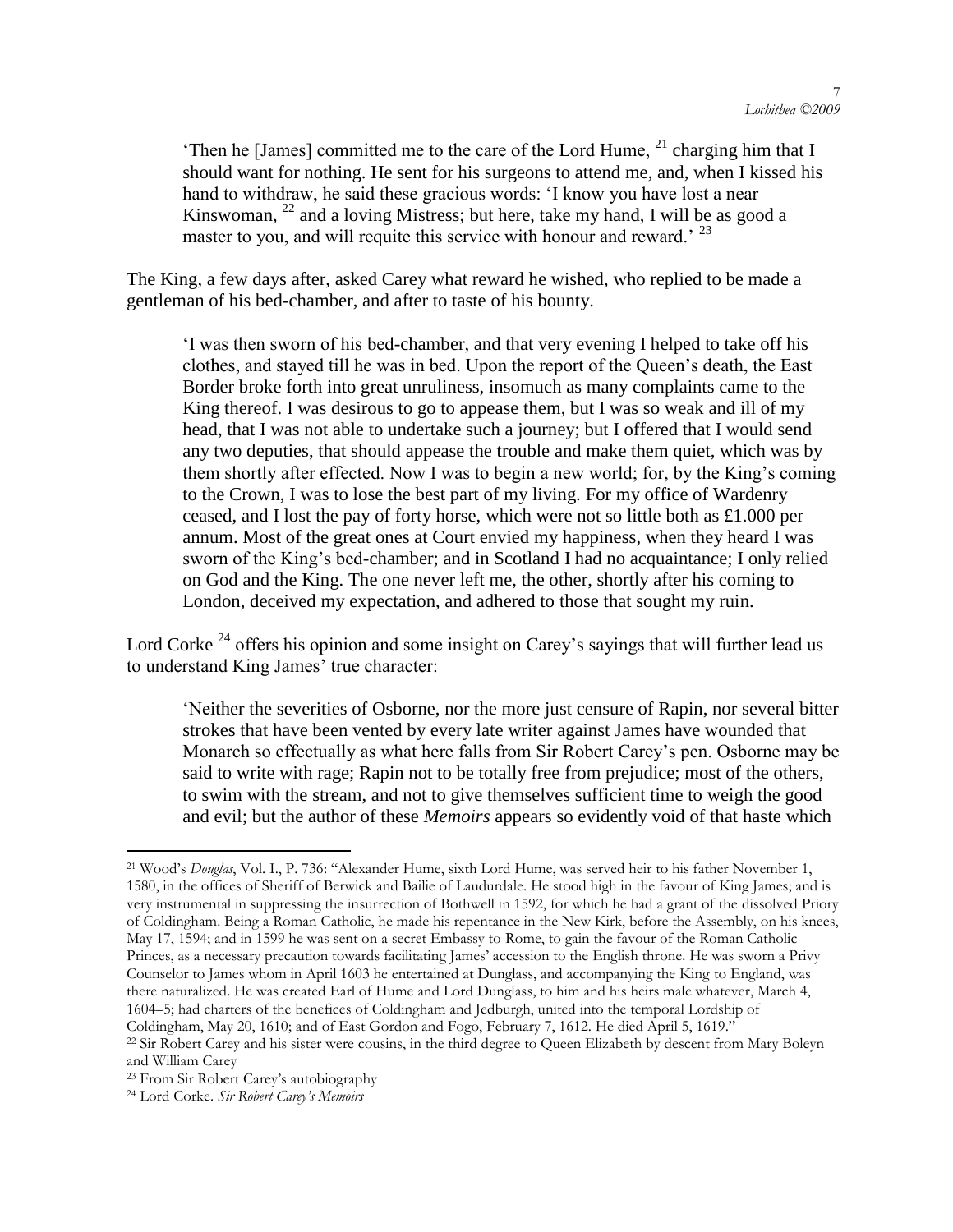accompanies revenge, that what he here says of himself and his royal Master may be depended upon as a truth; a truth that shows how unhappily King James was governed by favourites, and how easily he forgot his promises.'

The hurried expedition of Carey was quickly followed by an express from the English Privy Council, inviting James to come to London, and take possession of his hereditary right, as he had been proclaimed, on March 24, 1603, King of England, by the title of James I., and the inhabitants that night lighted innumerable bonfires; we may presume, therefore, that grief for the loss of their late mistress, was confined to a few bosoms;  $25$  the expense of James and his train in his journey from Scotland, appears, from an authenticated statement, to have been £10.752. The funeral charges of Queen Elizabeth were £17.498. <sup>26</sup> The State Papers present Carey as being unable to disguise his selfishness:

‗At the same time, they greatly reprobate the officiousness of the self-appointed envoy, Carey; this probably caused his hoped-for reward to be delayed some months. He mourns over his disappointed hopes, in his auto-biography, with so little disguise of selfishness, that his lamentations are truly laughable.'

This much is certain, that, whatever its origin, the Gunpowder Plot immensely increased Cecil's influence and power, and for a time, even his popularity, assuring the success of that anti-Catholic policy with which he was identified. Cecil, in reward of his services on this occasion, received the Garter on May 20, 1606, and was honoured on the occasion with an almost regal triumph. Of the proceedings subsequent to the Plot we are told that:

In passing these laws for the security of the Protestant Religion, the Earl of Salisbury exerted himself with distinguished zeal and vigour, which gained him great love and honour from the Kingdom, as appeared in some measure, in the universal attendance on him at his installation with the Order of the Garter, on 20 May, 1606, at Windsor.<sup>27</sup>

Welwood<sup>28</sup> is of opinion that Cecil was aware of the plot long before the 'discovery,' and that the famous letter to Mounteagle was 'a contrivance of his own.' Oldmixon writes:  $^{29}$ 

‗Notwithstanding the general joy, there were some who insinuated that the plot was of the King's own making, or that he was privy to it from first to last.'

Carte  $30$  does not believe that James knew anything of it, but considers it 'not improbable' that Cecil was better informed. Burnet  $31$  complains of the impudence of the papists of his day, who

 $\overline{a}$ <sup>25</sup> Devereux B. Walter. *Lives and Letters of the Devereux Earls of Essex, in the Reigns of Elizabeth, James I., and Charles I*, Vol. II., 1853

<sup>26</sup> Nichols. *Progresses of King James I*., Vol. I., 1828

<sup>27</sup> Birch. *Historical View*, P. 256

<sup>28</sup> *Memoirs*, P. 22

<sup>29</sup> *History of England, Royal House of Stuart*, P. 27

<sup>30</sup> *General History of England*, Vol. III., P. 757

<sup>31</sup> *His Own Times*, Vol. I., P. 11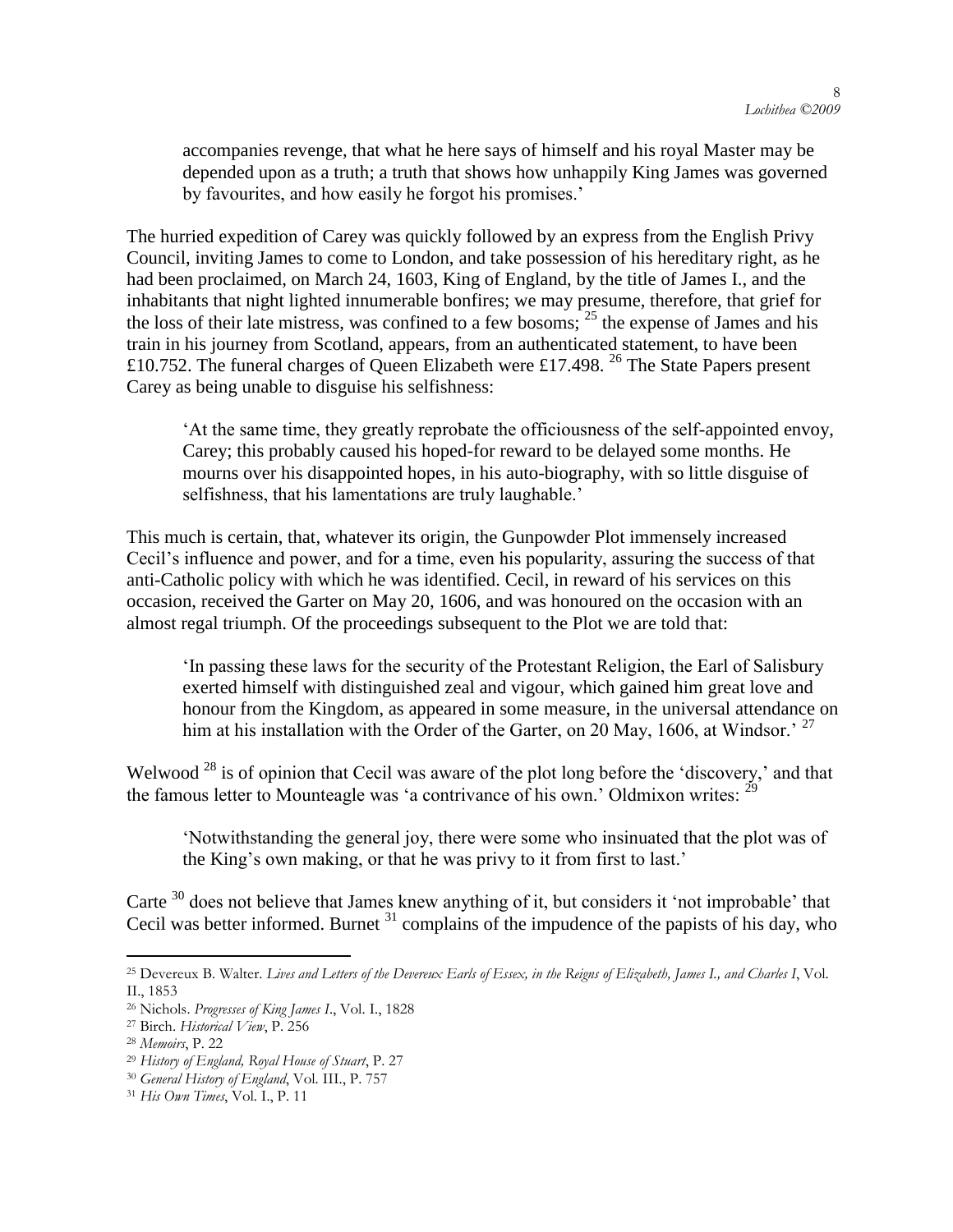denied the conspiracy, and pretended it was an artifice of Cecil's to engage some desperate men into a plot, which he managed so that he could discover it when he pleased.

Fuller <sup>32</sup> bears witness to the general belief, but considers it inconsistent with the well-known piety of James. Bishop Kennet, in his November 5 sermon at St. Paul's in 1715 talks in a similar strain. So extreme indeed does the incredulity and uncertainty appear to have been, that the Puritan Prynne is inclined to suspect Bancroft, the Archbishop of Canterbury, of having been engaged in the conspiracy; while one of the furious zealots who followed the lead of Titus Gates, mournfully testified that there were those in his day who looked upon the powder treason as upon a romantic story, or a politic invention, or a state trick, giving no more credence to it than to the histories of the ‗Grand Cyrus, or Guy of Warwick, or Amadis de Gaul,' or Jack the Giant Killer. Bevil Higgons says:

‗This impious design, gave the greatest blow to the Catholic interest in England, by rendering that religion so odious to the people. The common opinion concerning the discovery of the plot, by a letter to the Lord Mounteagle, has not been universally allowed to be the real truth of the matter, for some have affirmed that this design was first hammered in the forge of Cecil, who intended to have produced this plot in the time of Queen Elizabeth, but prevented by her death he resumed his project in this Reign, with a design to have so enraged the nation as to have expelled all Roman Catholics and confiscated their estates. To this end, by his secret emissaries, he enticed some hot-headed men of that persuasion, who, ignorant whence the design first came, heartily engaged in this execrable powder treason. Though this account should not be true, it is certain that the Court of England had notice of this plot from France and Italy long before the pretended discovery; upon which Cecil framed that letter to the Lord Mounteagle, with a design to make the discovery seem the more miraculous, and at the same time magnify the judgment of the King, who by his deep penetration was to have the honour of unraveling so ambiguous and dark a riddle.  $33$ 

Brewer<sup>34</sup> declares it to be quite certain that Cecil had previous knowledge of the design, and that the 'discovery' was a fraud. Lodge  $35$  is of the same opinion, and so is the author of the *Annals of England*. Jardine <sup>36</sup> inclines to the belief that the government contrived the letter to Mounteagle in order to conceal the means by which their information had in reality been obtained.

Regarding the conspirators, we offer a brief biography of each and begin with Thomas Winter (*b*.1572) who was a Worcestershire gentleman of good family. He was a relative of several of his fellow-conspirators, namely Catesby, Tresham, Grant, and of course his elder brother, Robert Winter. Percy and the Wrights were relations, so that the plot was quite a family affair.

<sup>32</sup> *Church History*, Book X., P. 39

<sup>33</sup> *A Short View of the English History*, P. 296

<sup>&</sup>lt;sup>34</sup> Note to Fuller's *Church History*, Book X., P. 39 and to the Student's Hume

<sup>35</sup> *Illustrations*, Vol. III., P. 172

<sup>36</sup> *Criminal Trials*, Vol. II., P. 68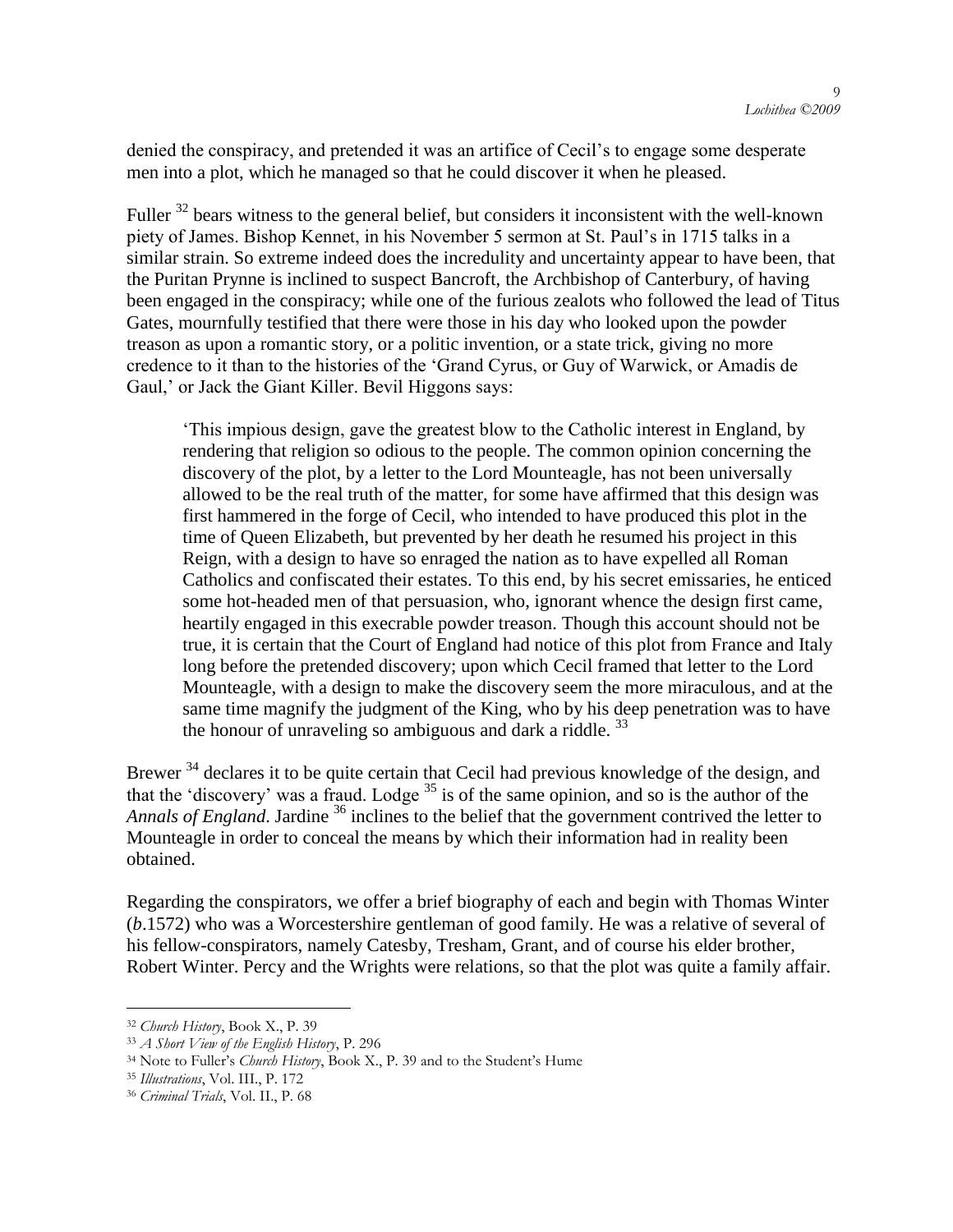Moreover, Catesby's son married one of Percy's daughters. Thomas Winter was also a connection by marriage of Lord Mounteagle, to whom the famous letter revealing the conspiracy was addressed. He was, so Father Gerard says:

‗A reasonable good scholar, and able to talk in many matters of learning, but especially in philosophy or histories very well and judicially. He could speak Latin, Italian, Spanish, and French. He was of mean stature, but strong and comely, and very valiant. He was very devout, and zealous in his faith.'

If Thomas Winter was chosen for the plot, it was on account of his skill in languages and his soldierly reputation.

We next come to John Wright (*b*.1567) who was the eldest son of a Yorkshire gentleman. He was a good swordsman, and very fond of using that weapon when a young man, being rude and quick-tempered, though slow of speech. According to Gerard, he became a Romanist about the year 1600 but it is far more likely that he had been received into the Church some five years or more before that date, for as far back as 1596 he had awakened the suspicions of the government by his close friendship with Catesby. If John Wright was chosen for the plot, it was on account of his being a handy man.

Our famous Guy Fawkes (*b*.1570) is our next entry. He came of a race of ecclesiastical lawyers, which was also connected with one or two well-known county families. His parents were (from the accession of Elizabeth, at any rate) Protestants, and he was their only son. His father, Edward Fawkes, Registrar of the Consistory Court, dying in 1578, his mother married a gentleman named Baynbridge, of Scotton, in the county. Fawkes seems to have been on good terms with his step-father, who is reported to have persuaded him to become a Roman Catholic; but soon after his coming of age he left Yorkshire for the Continent, and enlisted in the service of the Spaniards occupying Flanders. His service in the Spanish army readily enough explains the change of his Christian name into Guido. Whilst in Spain, Gerard reports that those who knew him:

 $'$ Affirm that as he did bear office in the camp under the English Coronel  $^{37}$  on the Catholic side, so he was a man every way deserving it whilst he stayed there, both for devotion more than is ordinarily found in soldiers, and especially for his skill in martial affairs and great valour, for which he was there much esteemed.'

In 1595 Fawkes assisted in the capture of Calais, and in 1604, at Catesby's request, he came over to England, Catesby and Winter having 'desired one out of Flanders to be their assistant.' As Fawkes had left his native county for the Continent when quite a young man, he was consequently not known in London, and it was this reason that induced Catesby to allot to him the task of looking after the powder and of firing the mine, for his presence at Westminster would not attract attention. Fawkes, before returning to England, had been employed as a delegate of the Jesuits in the mission to obtain aid from Spain after the death of Elizabeth. This

<sup>37</sup> Sir William Stanley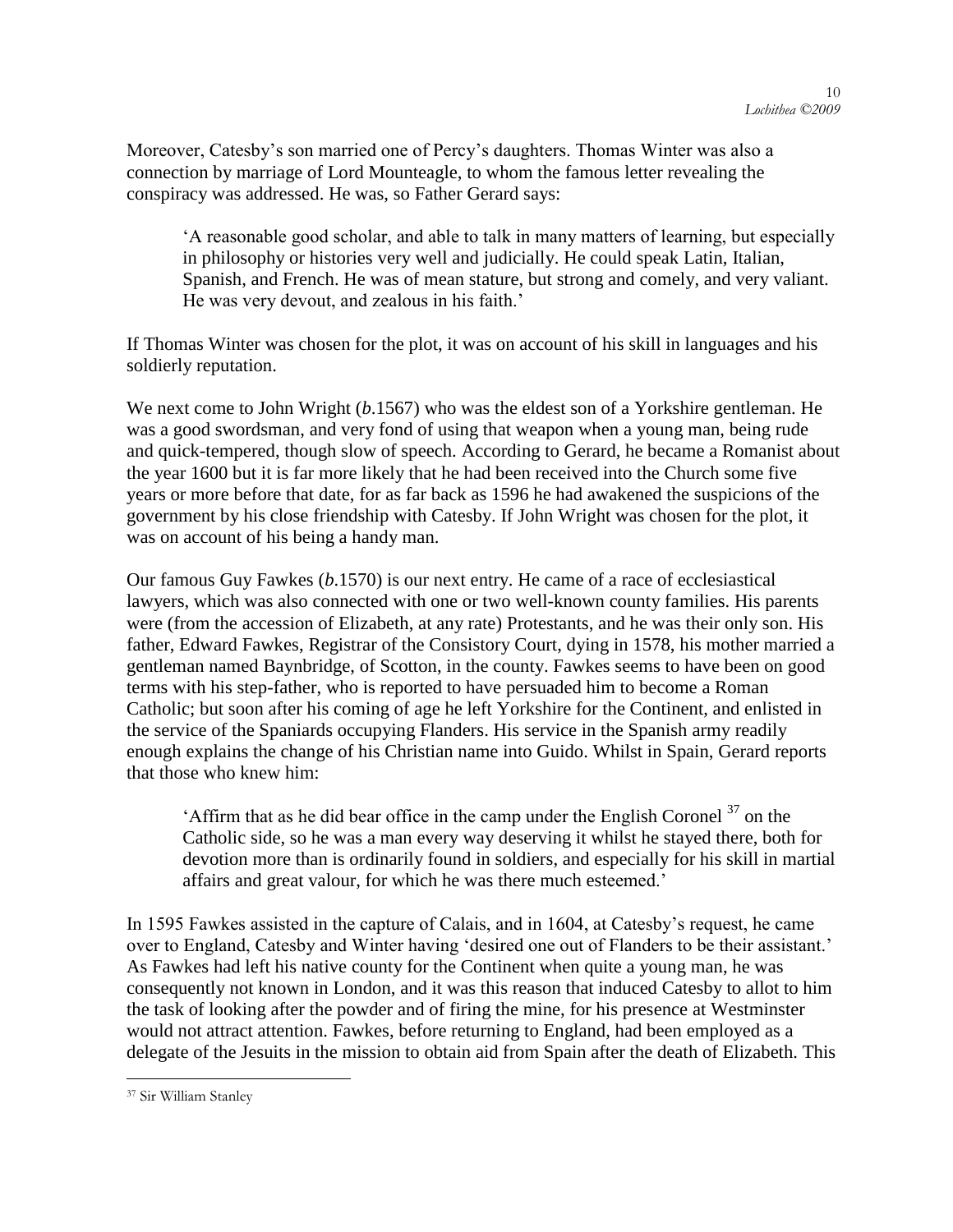fact offers some speculation that Cecil knew of him, even if he was not known in London. If Fawkes was chosen for the plot, it was on account of his military qualities, and his face being unknown to the government spies.

Next we have Thomas Percy, a person of great influence among the conspirators. Indeed, next to Catesby, he was the most important amongst them. He seems to have acted as Catesby's First Lieutenant. It was he who hired within the precincts of Westminster Palace the little dwelling next to the Parliament House, and it was he who obtained possession of the cellar where the powder was eventually deposited. As soon as the news of the abortive plot leaked out in London on November 5, it was described at first as 'Percy's Conspiracy'. In common with so many of his confederates, Percy was of illustrious lineage, being a scion of the great feudal house of Northumberland. He was an agent of the head of the family, Henry, the ninth Earl, the political enemy of Cecil. Authorities differ, however, as to how nearly he was related to the Earl. The nearness of the connection has been exaggerated, and he was no nearer in blood to the head of his house than a third or distant cousin. With this opinion Father Gerard agrees, when he declares that:

‗He [Percy] was not very near in blood, although they called him cousin.'

Of the Earl of Essex, Percy was a warm admirer and devoted adherent. On the accession of James whom he had visited (shortly before Elizabeth's death) with a view to getting from him a promise to help the English Catholics, a promise which that Monarch deliberately broke, Percy became quite a turbulent recusant in spite of his position in his patron's household. If Thomas Percy was chosen for the plot, it was on account of his position at Court and in Lord Northumberland's house hold.

Christopher Wright (*b*.1571) our next conspirator, was actively engaged in the Essex revolt, and had been employed as one of the delegates of the Jesuits on the mission to the Court of Spain. According to Father Gerard, he was:

‗A grave and sober man, and of great wit and sufficiency, as I have heard divers say that were well acquainted with him. His virtue and valour were the chiefest things wherein they could expect assistance from him; for, otherwise, his means were not great.'

Christopher Wright's close intimacy with Lord Mordaunt brought that nobleman into grave trouble with the government, in the same way as Percy's intimacy with his patron Northumberland, proved injurious to that unsuspecting peer. At Catesby's advice, the care of the conspirators' house at Lambeth, used by them as their London rendezvous, was entrusted to the stern and undaunted Keyes who was an old and faithful servant of Catesby, to whom he was devotedly attached, and by whom he was admitted into the confederacy as one upon whom his powerful Master could implicitly rely, and who would prove useful as a humble messenger carrying dispatches between the conspirators. If Christopher Wright was chosen for the plot, it was on account of his being stout-hearted and a handy man.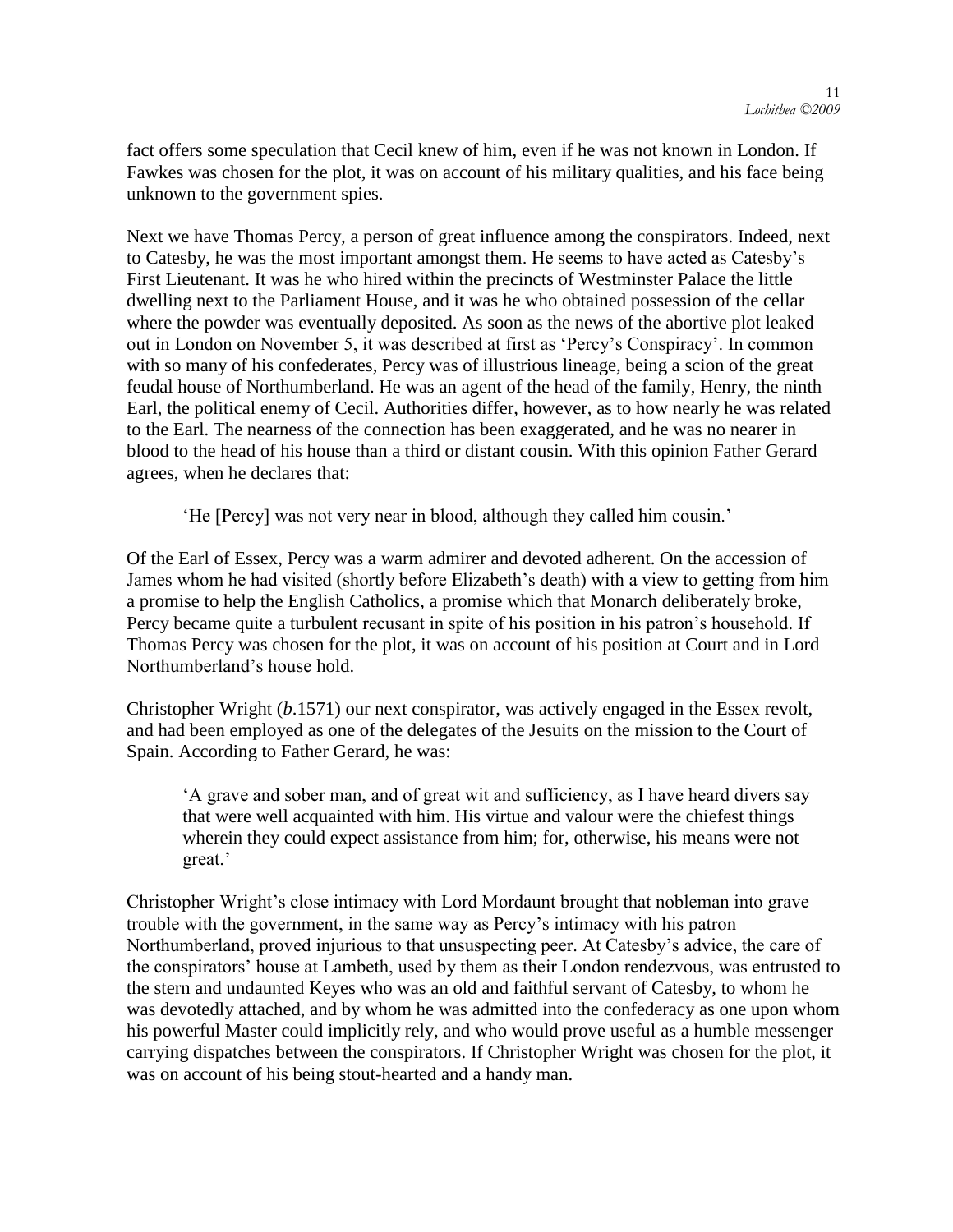Next we have John Grant, a Warwickshire gentleman. His residence in Norlook, being situated between Warwick and Stratford, he was well descended, and connected with several old families in the shires of Warwick and Worcester. Although, according to Father Greenway, Grant was of a taciturn disposition, in the opinion of Gerard he was of a very fierce and mettlesome temper, and implicated with his friends in the Essex rebellion. Catesby's chief reason for enrolling him as a member of the confederacy, seems to have been the fact that Grant's ‗walled and moated' residence would provide an excellent rendezvous for those who were to foment an armed rising in the Midlands. He was a devout Roman Catholic, and on the eve of his death on the scaffold expressed himself:

‗Convinced that our project was so far from being sinful as to afford expiation for all sins committed by me.'

If John Grant was chosen for the plot, it was on account of his fortified house. We now have Robert Winter, elder brother of Thomas, and son-in-law of John Talbot of Grafton, an influential Roman Catholic, whom the conspirators tried vainly to intrigue into connection with their schemes. Robert Winter possessed the estate of Huddington in Worcestershire. On first hearing of the plot, he expressed his utmost detestation of the whole concern; but eventually permitted himself to be cajoled into joining it, probably at the instance of his brother. His heart, however, was never in the business, and he took no part in stowing away the gunpowder, therefore deserted Catesby before the last stand was made at Holbeach. If Robert Winter was chosen for the plot, it was on account of his wealth and his relationship to the Talbots, and other great Roman Catholic families.

We then have Ambrose Rookewood (*b*.1577), a gentleman of an old family in Suffolk, which had remained Roman Catholic, notwithstanding the severe persecution of several of its members under Elizabeth. Ambrose was the eldest son of his parents, and on his father's death, some four years before he joined the conspiracy, he became a very wealthy man. His wife, Elizabeth Tyrwhit, was a Lady of remarkable beauty, by whom he had two sons. The elder of these quickly wiped out the stain on his name incurred by his father's treason, and was actually Knighted by the very King whom his father had plotted to destroy. Rookewood was drawn into the plot by Catesby, whom he 'loved and respected as his own life,' and who overcame his scruples against 'taking away so much blood' by assuring him, so it seems, that the scheme had received the approbation of his confessor. In Rookewood's stable at Coldham Hall there was an especially fine stud of horses, and Catesby, who selected each conspirator for some particular reason likely to prove advantageous to his plans, had long coveted Rookewood's steeds.<sup>38</sup> If Ambrose Rookewood was chosen for the plot, it was on account of his wealth and his horses.

The honourable name of Sir Everard Digby was next in line as the only gentleman in regard to birth, education, and behaviour amongst his fellow-conspirators. This theory is, of course, fallacious in the extreme. He was not, for instance, so well educated or so learned as Thomas

<sup>&</sup>lt;sup>38</sup> Ambrose's grandson, also named Ambrose, was hanged in 1696, for being concerned in a plot to kill or kidnap King William III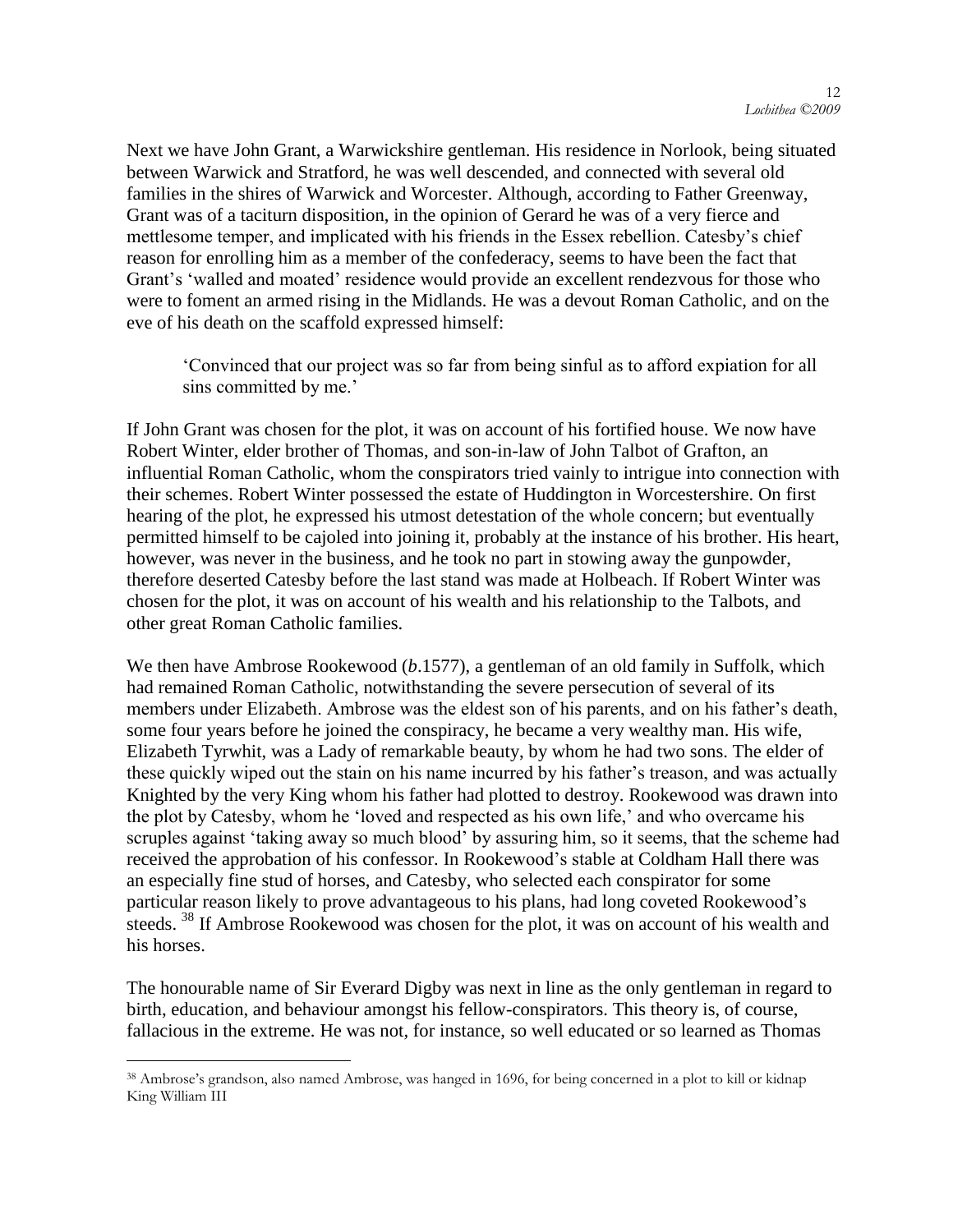Winter; he was no better born than at least six of his confederates nor, indeed, so nobly descended as was Percy; in private life he was not more esteemed or better behaved than Ambrose Rookewood; whilst as a soldier, his reputation was not equal to that of Fawkes, nor, as a swordsman, either to that of Catesby or John Wright. In a word, he is erroneously supposed by the man in the street to have been the only respectable person engaged in the Gunpowder Plot. Yet Digby became a favourite of Elizabeth, and cut quite a gay figure at Court, his ample fortune, no doubt, being a considerable factor in his advancement. His father, a gentleman owning estates in Rutlandshire, had died when Digby was quite a child, and had left him a ward of the Crown, or, as we should now term it, award of Chancery. If Sir Everard Digby was chosen for the plot, it was on account of his social position, his friendship with influential Roman Catholics, and his wealth.

To Francis Tresham (*b*.1568) we now come, who was related to the Winters, Catesby, and Lord Mounteagle, and was the eldest son of Sir Thomas Tresham, of Rushton, Northamptonshire, a most ardent Roman Catholic, but chiefly famous for his building operations, an interesting account of which has been compiled in an illustrated treatise by Mr. Alfred Gotch.<sup>39</sup> One of the most remarkable results of his enterprise was the erection of a triangular Lodge at Rushton, built in honour of the Trinity, the idea running through the whole building being *Three*; <sup>40</sup> which was the shape of the house being an equilateral triangle, thirtythree feet in length, the floors three in number, three windows on each floor, triangular rooms, *etc*. He was also involved in the Essex rebellion; for which outbreak he, or rather his father, was very heavily fined, and narrowly escaped execution. Francis Tresham had also been a party to Father Garnet's schemes for obtaining aid from Spain, so if he was chosen for the plot, it was on account for the sake of his cash.

Allowing us to leave the short biographies of the conspirators, we mention that Robert Catesby, who was an unscrupulous and cunning as he was, selected each conspirator to join the plot on account of his possession of some special quality that would particularly forward the interests of the great design. In addition to the main plotters, Catesby gathered a Robert Keyes who was chosen on account of his loyalty, and last a Thomas Bates who was chosen on account of his being a useful and trustworthy messenger.

It is an extraordinary fact that so many of the plotters should have been engaged in the Essex rebellion in 1601. This may suggest that Essex was secretly supported by the Jesuits. Yet, of all the mysterious incidents enveloped in the traditional story of the Gunpowder Plot, none has taken so strong a hold upon the popular imagination as has the famous warning letter, undated and unsigned, written to Lord Mounteagle. We shall investigate the authorship of this letter further down.

<sup>39</sup> Published in Northampton and in London in 1883

<sup>40</sup> *Vide* Mr. Gotch"s plans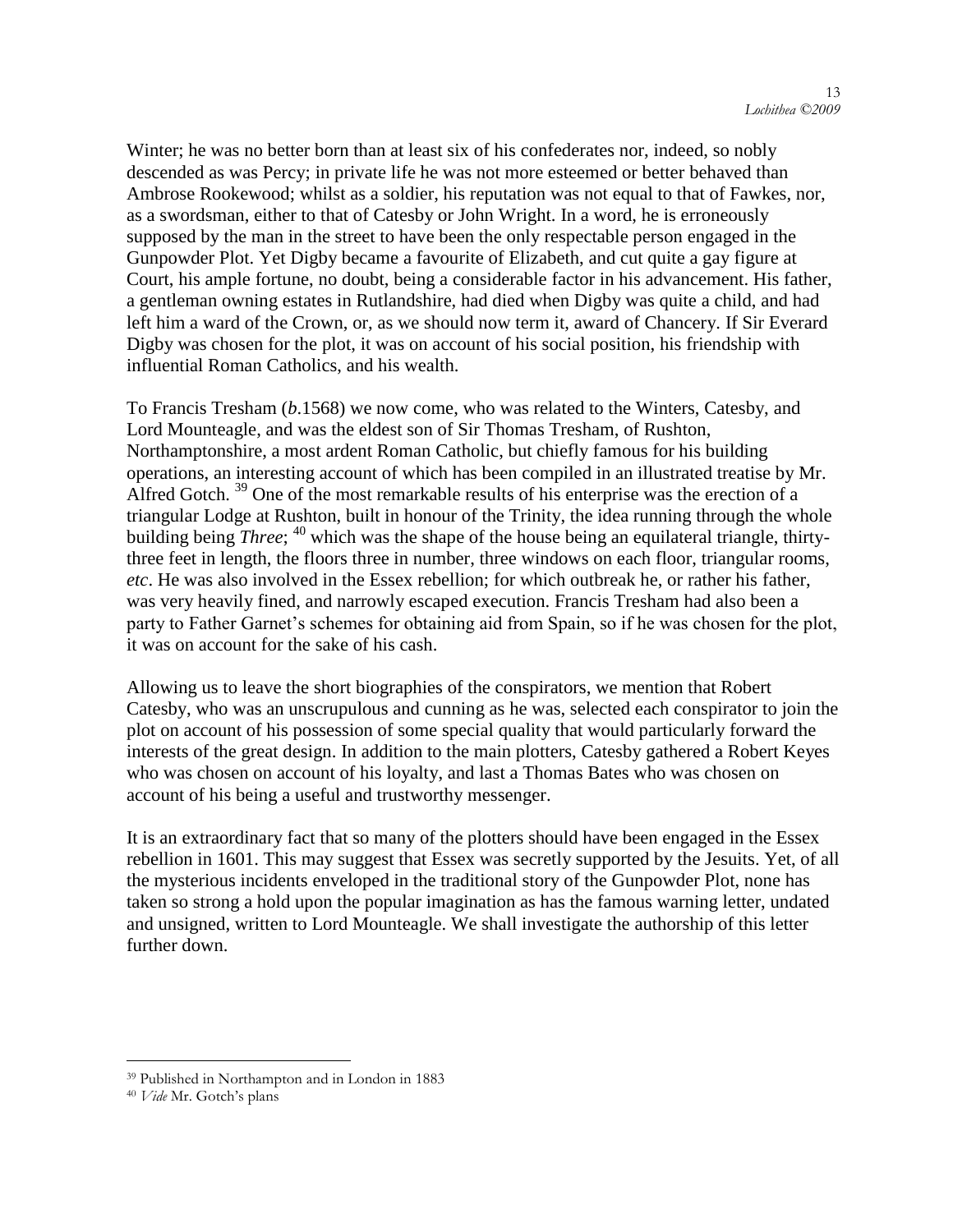The receipt of this letter by Mounteagle is generally understood to have formed the sole means

lien ou His counce volve na barn Jers whow do your good and can do you e us but it is a station unew de poin good and can do eried i Gopp pod wike guje youse the grand sourc<br>use of it to togote golo profession isotuoud sourc

**The Mounteagle Letter**

whereby the plot was discovered, and the lives of King, Lords, and Commons were saved; but, it is evident that the government evidently had some knowledge of what was going on prior to the delivery of the letter to Mounteagle at Hoxton, on Saturday October 26, 1605.

At the same time, it is perhaps rather too wide a definition to refer to all the Members of the government as being possessors of this information. It would be more correct to name instead only Cecil, who seems to have known of the existence of the plot quite six weeks before the receipt of the letter. It may even be argued that he was aware of it as much as three months earlier.

But its authorship is not the only puzzle that awaits solution in connection with this letter, for the personal character of Lord Mounteagle himself is almost as much a puzzle.

William Parker, Lord Mounteagle inherited his title in right of his mother, Elizabeth Stanley, heiress of the third Lord Mounteagle, or Monteagle. He was the eldest son of Henry Parker, Lord Morley, who died in 1618. Mounteagle did not succeed to his father's title until thirteen years after the plot, and he is always known to historians by his earlier title. It would, however, be more correct to call him Lord Morley, for he was summoned to Parliament before he died as Baron Morley and Mounteagle, of which the first-named was by far the oldest dignity. Mounteagle was, at the date of the receipt of the mysterious letter in his early thirties, and had married a sister of Francis Tresham, the conspirator, in company with whom he had joined in the Essex rebellion, and had been very heavily fined for his pains. A personal friend of both Father Henry Garnet and Robert Catesby, it is clear that he sanctioned the Jesuit missions to the King of Spain, and until the accession of James remained a staunch Roman Catholic of the faction directed by Garnet and his colleagues. He frequently met Catesby from the time of the construction of the plot down till the autumn of 1605. This is a circumstance that has been conveniently ignored by those writers who maintain that he was not in any way privy to what was going on among his old allies. That he may, all the time, have been acting, as has been suggested, as a spy on the part of Cecil is probable.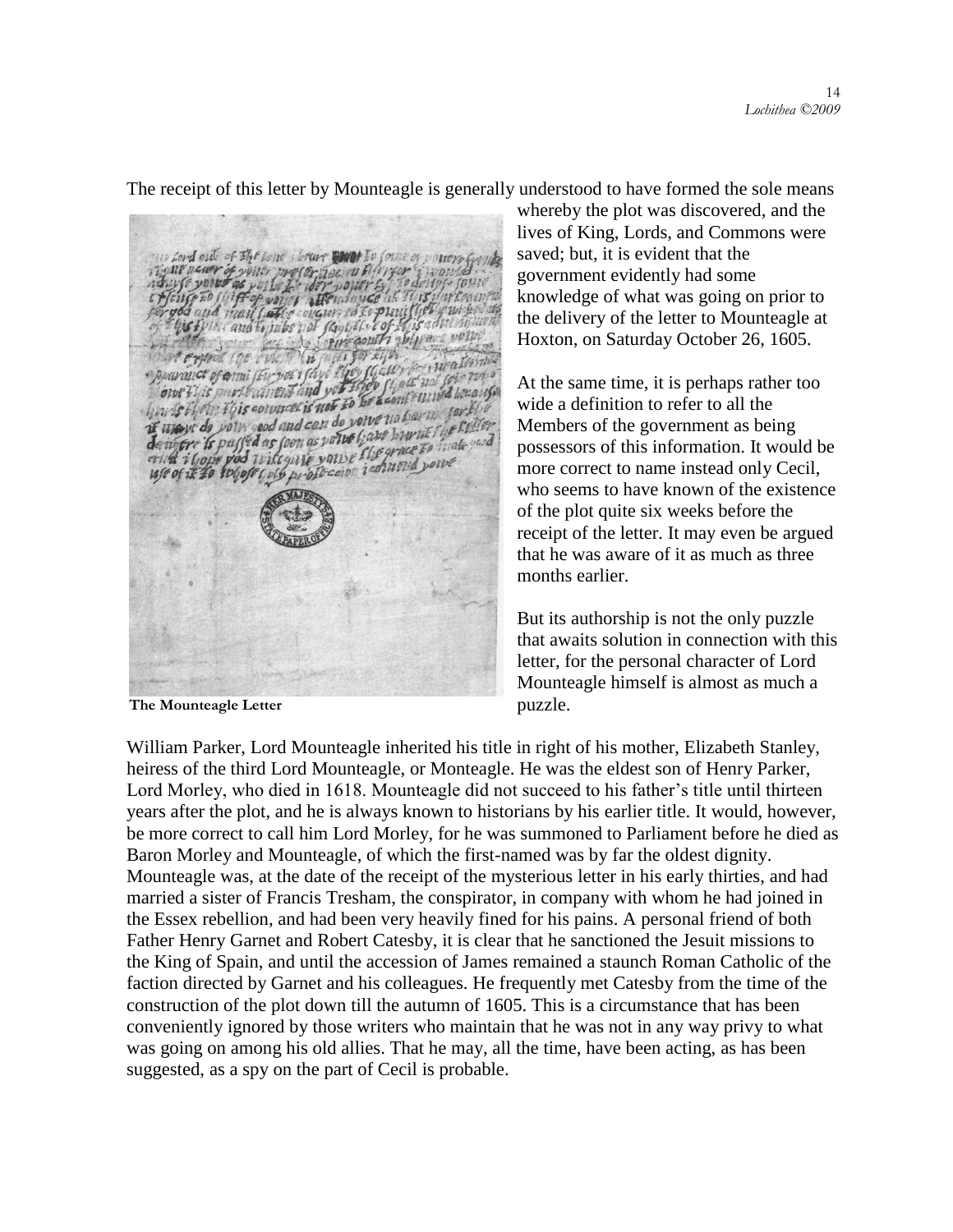Late on Friday October 25, 1605, Mounteagle gave orders that he would take supper the following day at his house at Hoxton. This sudden notice seems to have surprised his servants. To Hoxton he and his household repaired, and when:

'Ready to go to supper at seven of the clock at night,  $41$  one of his footmen, whom he had sent of an errand over the street, was met by an unknown man, of a reasonable tall personage, who delivered him a letter.'

The letter was immediately brought to Mounteagle, who handed it to a gentleman in his household, named Warde, and told him to read it aloud. Its contents ran as follows: <sup>42</sup>

 $^4$ My Lord out of the love I bear to some of your friends  $^{43}$  I have a care of your preservation therefore I would advise you as you tender your life to devise some excuse to shift of your attendance at this parliament for god and man hath concurred to punish the wickedness of this time and think not slightly of this advertisement but retire yourself into your country where you may expect the event in safety for though there be no appearance of any stir yet I say they shall receive a terrible blow this Parliament and yet they shall not see who hurts them this Council is not to be contemned because it may do you good and can do you no harm for the danger is passed as soon as you have burnt the letter and I hope god will give you the grace to make good use of it to whose holy protection I commend you.'

Various attempts have been made to explain the nature of the danger alluded to in the letter, which the King and Cecil at the time, and others since, have understood as in allusion to the danger of the plot. Jardine describes it as 'mere nonsense'. <sup>44</sup> But the meaning clearly is the danger of the letter being discovered. The Council may do him good, and can do him no harm, except through the danger of keeping the letter, which being burnt, the danger is past. James' attention was specifically called by Cecil to that passage in the letter to Monteagle:

The danger is passed as soon as you have burnt the letter.'

This passage brought them to the conclusion that blowing up by gunpowder was meant, and ordered that all the cellars and places adjoining the Houses of Parliament should be searched, but that the search should be put off until the night of November 5. There is no allusion intended to the danger of the plot, as that, unlike the danger of the discovery of the letter, could not be affected by burning the letter. Yet, this letter somehow offered particulars to a Gunpowder Plot, or to poking a finger at thirteen plotters. It mentions no names, no dates, and no facts. Also, the ostentatious manner in which Mounteagle directed Warde who was, it should be noted, an intimate friend of Thomas Winter, to read the letter, is in keeping with all

<sup>41</sup> Cecil in his letter to Cornwallis, Ambassador at Madrid, on November 9, 1605, gives the hour as six o"clock

<sup>42</sup> There is also a copy in Dom. S.P. James I., November, 1605, Vol. XVI

<sup>&</sup>lt;sup>43</sup> The writer originally wrote 'you,' instead of 'some of your friends,' but erased the word

<sup>44</sup> *Gunpowder Plot*, P. 73 (1835)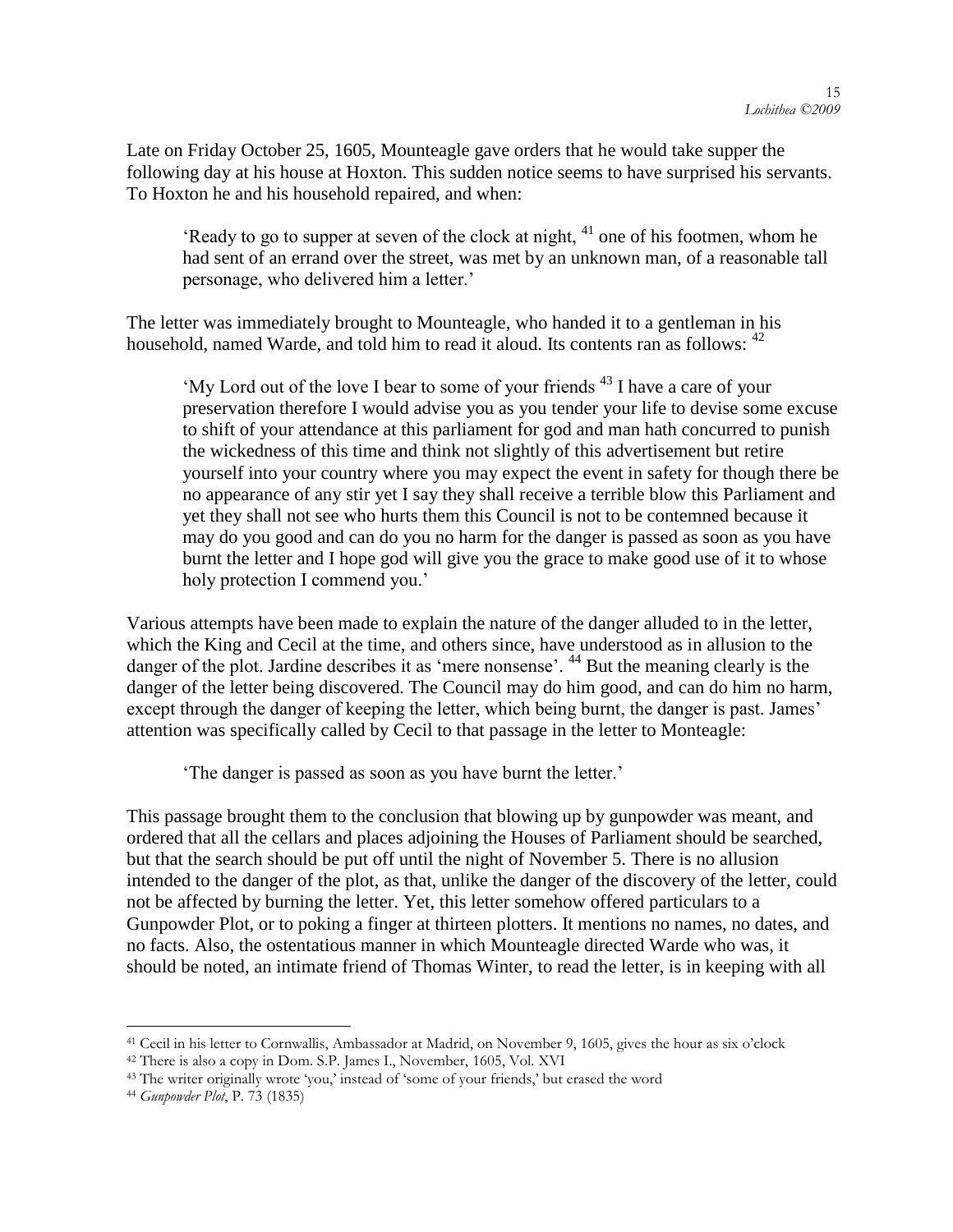his other actions in connection with this enigmatic epistle's arrival. <sup>45</sup> By handing the letter to Warde to read aloud, Mounteagle affected to pretend that such a letter was beneath his notice, and that he merely regarded the message as the production of a lunatic or a practical joker. We remember that Thomas Warde was Mounteagle's Secretary, who was known to Mounteagle as a friend of some of the conspirators (as Mounteagle himself was), and one of whom, Warde, the next morning told of the receipt of the letter:

‗As a plan concocted by Mounteagle and Tresham to stop the plot, and at the same time to secure the escape of their guilty friends, the little comedy at Hoxton was admirably concocted.' <sup>46</sup>

Neither the official version nor any State Paper mentions the place where the letter was delivered, which in such a mysterious matter would be the first inquiry. 'Own lodging' at that time signified a person's house. Hoxton is generally stated to have been the place of delivery, which was then a single street in the outlying suburb on the great North Road; at a house which Mounteagle is known to have occupied, belonging to his brother-in-law, Francis Tresham; and this ownership may have been Cecil's reason for not naming it, which so curious an omission seems to imply.

The style of handwriting of the letter, as seen in the facsimile, is not from a familiarity of thirty years with old scripts, apart from the disguise, the hand that an educated person would write at the time, but is essentially a commonplace and, no doubt intentionally, rather slovenly style of handwriting. The use of small i's for the first person seems, in view of modern usage, to suggest an illiterate writer; but educated writers, even the King, then occasionally lapsed into using them. In the Correspondence of James with Cecil that was published by the Camden Society in 1861, both the King and Cecil occasionally make use of small 'i's' the latter also uses them in his general correspondence. In our letter, however, they are consistently and may have been purposely used, to avert suspicion from being the work of an educated person; though an illiterate appearance would rather cause such a letter (if genuine) to be disregarded, than to deter a nobleman from attending the opening of Parliament, for which leave or license was required. The handwriting has been variously ascribed, but the direction of this inquiry is indicated by the incautious admission made by Coke, the Attorney-General at the trial, respecting the real manner in which the plot was discovered. Cecil's careful instructions to Coke for the trial are with the State Papers, in which he says:

‗Next, you must in any case, when you speak of the letter which was the first ground of discovery, absolutely disclaim that any of these [the conspirators] wrote it, though you leave the further judgment indefinite who else it should be.<sup>47</sup>

<sup>&</sup>lt;sup>45</sup> The exact state of the relations existing between Warde and some of the plotters is a mystery yet to be solved. Warde may have been entirely in his Master"s confidence, and may have expected the letter"s arrival

<sup>46</sup> Gardiner. *What Gunpowder Plot Was*, P. 124, 1897

<sup>47</sup> State Papers, Domestic, James I., XIX. 94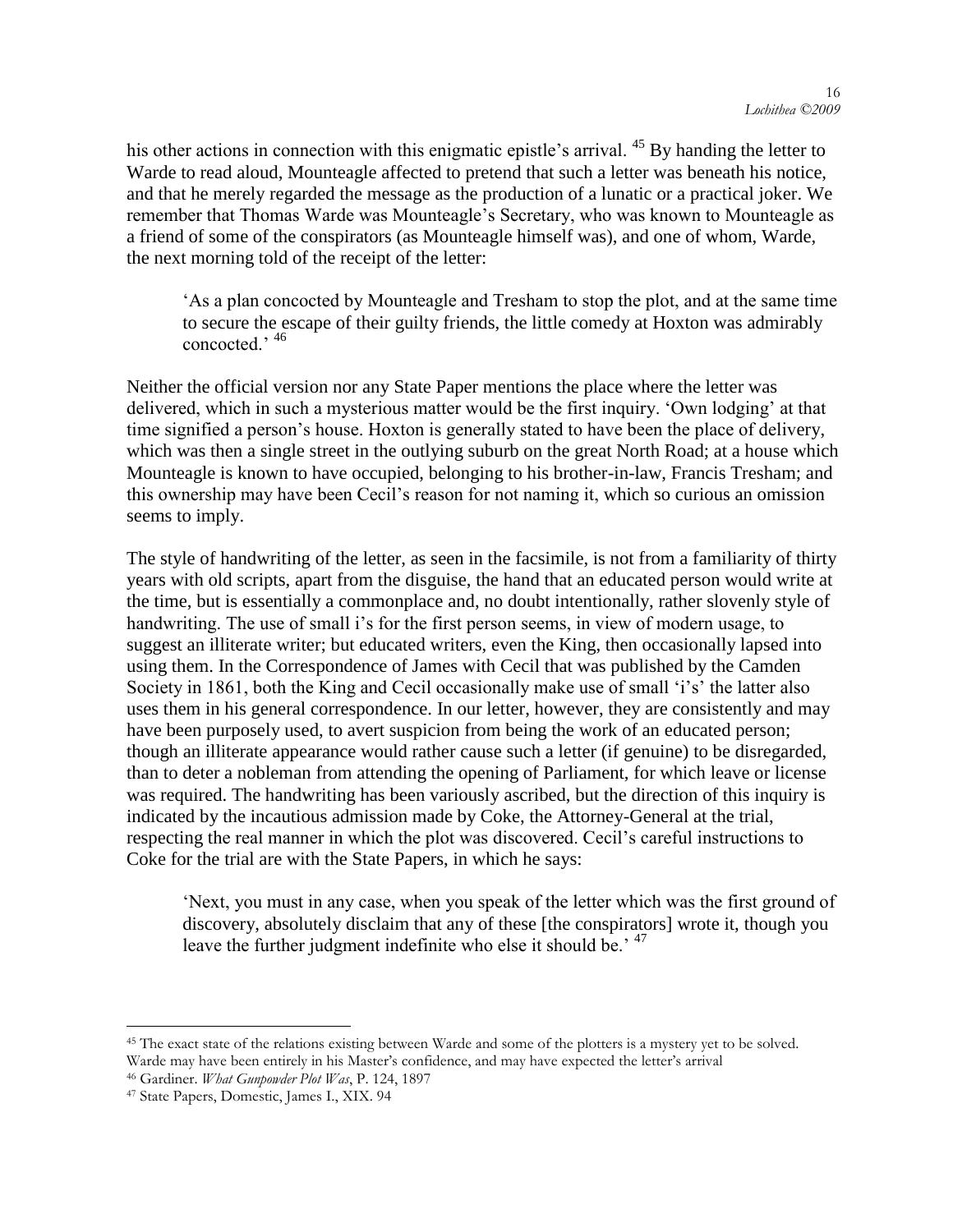Cecil in this effect requires Coke by absolutely disclaiming that any of the conspirators wrote (he does not say 'sent') the letter to Mounteagle, and by which alone the treason was discovered, to declare in Court, as upon the authority of the government, that therefore none of the conspirators divulged the plot; which, in any case, could be true only so far as the disclosure to the government was concerned. Coke, however, for some reason perhaps because he was not fully in Cecil's confidence, respecting the letter, describes the real manner of the discovery, according to his own knowledge. Towards the close of his speech for the prosecution, he said:

‗The last consideration is concerning the admirable discovery of this treason, which was by one of themselves who had taken the oath and sacrament, as hath been said against his own will; the means by a dark and doubtful letter to my Lord Mounteagle.'

Tresham was throughout the only unwilling conspirator, but he did not take the oath sacrament; only seven or eight of the thirteen conspirators did so. Coke's closing argument together with Cecil's statement that none of the conspirators wrote the letter shows that the divulging of the plot preceded the sending of the letter, which was not, therefore, as is popularly supposed, the means by which the plot was discovered, except to the general public. And in a letter from Cecil to Cornwallis, written on November 9, 1605:

‗No wise man could think my Lord Mounteagle to be so weak as to take any alarm to absent himself from Parliament upon such a loose advertisement.'

Hitherto those who have attempted this identification have invariably sought amongst such as are likely to have written the letter for a handwriting resembling the disguised writing, which seems a strange method of investigation, as surely the object of a disguised hand would be to make the general appearance as unlike the writer's ordinary hand as possible? Cecil, in his letter to Cornwallis, particularly describes the writing as being 'in a hand disguised,' and he, like Mounteagle, would know not only the writer, but how the letter came to be written.

The writing being in a set and rather large character, such is the style they have sought for and found, but in a much more refined hand and without arriving at any satisfactory result. It seems, however, reasonable to suspect that this set and rather large character may be what principally constitutes the disguise, and that the writer's ordinary hand would be different. The manner in which the lines are forced upwards at the right side, shows that the writer has had difficulty in maintaining the large, set, regular character which would push an unpracticed hand in that direction. Among the more prominent peculiarities, as seen in the facsimile, the writer invariably uses the long 's' as an initial letter in the ten examples that occur, even when the letter is not a capital. Such consistent use was usual in legal but not in private hands, though within a word the long's' was very common. The 't's' are peculiar; being made with a twist or short line at foot, crossed midway projecting from each side, while a stroke is put on the top as a disguised, or elaborated touch. The 'w's' finish with a side loop. Some of the 'g's' show flat tops; the cipher portion being commenced from the left side with a stroke along the top. The tails of the 'y's' are brought forward. The 'hanger' portion of the 'h's' invariably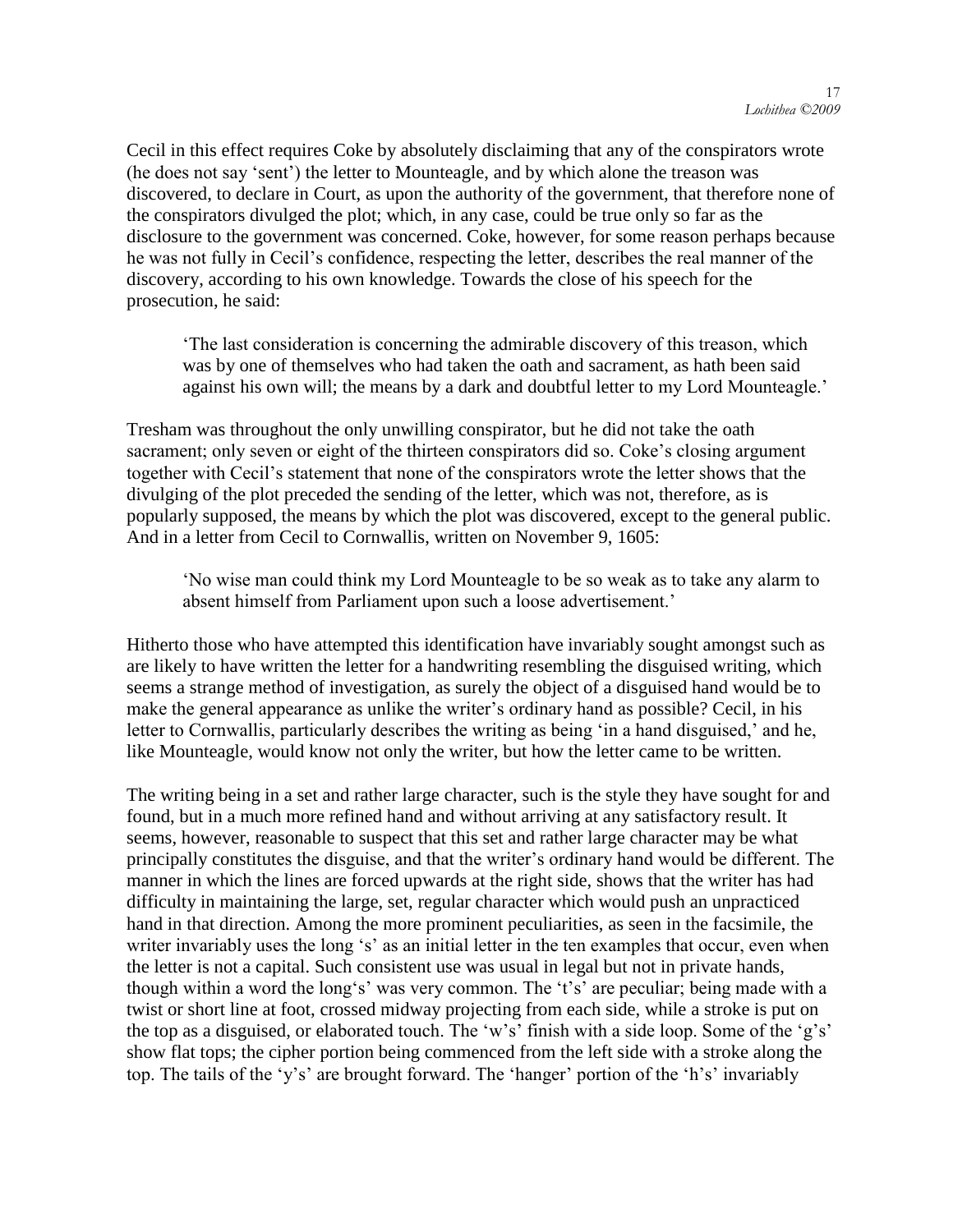drags below the line which, though not unusual, again indicates in the numerous examples that occur the writer's habit; while an unusually broad quill has been used to further the disguise.

In an expert examination of handwriting undertaken in 1916, showed that the angle at which the pen is held, as indicated by the long strokes, and the spacing between the lines which a writer naturally uses, have also to be considered being the basis of handwriting, the first movements that are made in learning to write, and become each writer's characteristics in those respects.  $48$ 

Notwithstanding this apparent indifference, Mounteagle hastily set out, after supper for London, and gave the letter to Cecil, whom he found entertaining some of the principal Ministers of state, such as Suffolk, Northampton, Worcester, and Nottingham. The fact that all these Statesmen were to be found late on a Saturday night with Cecil in London, clearly suggests that they had been brought together by Cecil for the special purpose of receiving this letter, the arrival of which was expected. Speed had blinded suspicions; however, researchers today are not blinded by speed.

Cecil's story that the receipt of the letter took him entirely by surprise, and that its contents proved an enigma to him, is very cleverly told, but is a concoction not to be believed. He omits the fact that, although the letter was received late at night, he lost not a minute in placing it before his colleagues, who were all [suspiciously] close at hand when Mounteagle received post from Hoxton. Cecil's letter relating to the account was sent to Sir Charles Cornwallis, the British Ambassador in Spain, four days after the *fatal day* of November 5, so there is no doubt but that Cecil knew a plot was in progress, before the anonymous letter to Lord Mounteagle appeared: Cecil acknowledges as much in another letter to Cornwallis. <sup>49</sup> Dr. Welwood boldly asserts, when speaking of King James that:

‗The only uncontroverted treason that happened in his Reign, was the Gunpowder Plot; and yet the letter to Lord Mounteagle, that pretended to discover it, was but a contrivance of his own, the conspiracy being discovered to him before, by Henry IV., of France; through the means of M. de Rosny, afterwards Due of Sully.<sup>50</sup>

It is much to be deplored that this letter written by Cecil to Cornwallis has not met with closer attention at the hands of historians, for to those able to read, as it were, between the lines, the contents reveal some important facts about the discovery of the plot. For example, Cecil's letter completely contradicts the old story that the government knew nothing of a plot till the arrival of Mounteagle's letter:

<sup>&</sup>lt;sup>48</sup> In each specimen of William Vavasour's handwriting, including the anonymous letter, the long strokes are generally at the same angle, and the spacing between the lines (except in No. 3) is throughout generally similar, while his brother George's hand is in each respect quite different. We shall see further on why this particular person's handwriting is mentioned

<sup>49</sup> Sir Thomas Cornwallis, Knight, groom-porter to Elizabeth I., and James I

<sup>50</sup> French Ambassador in England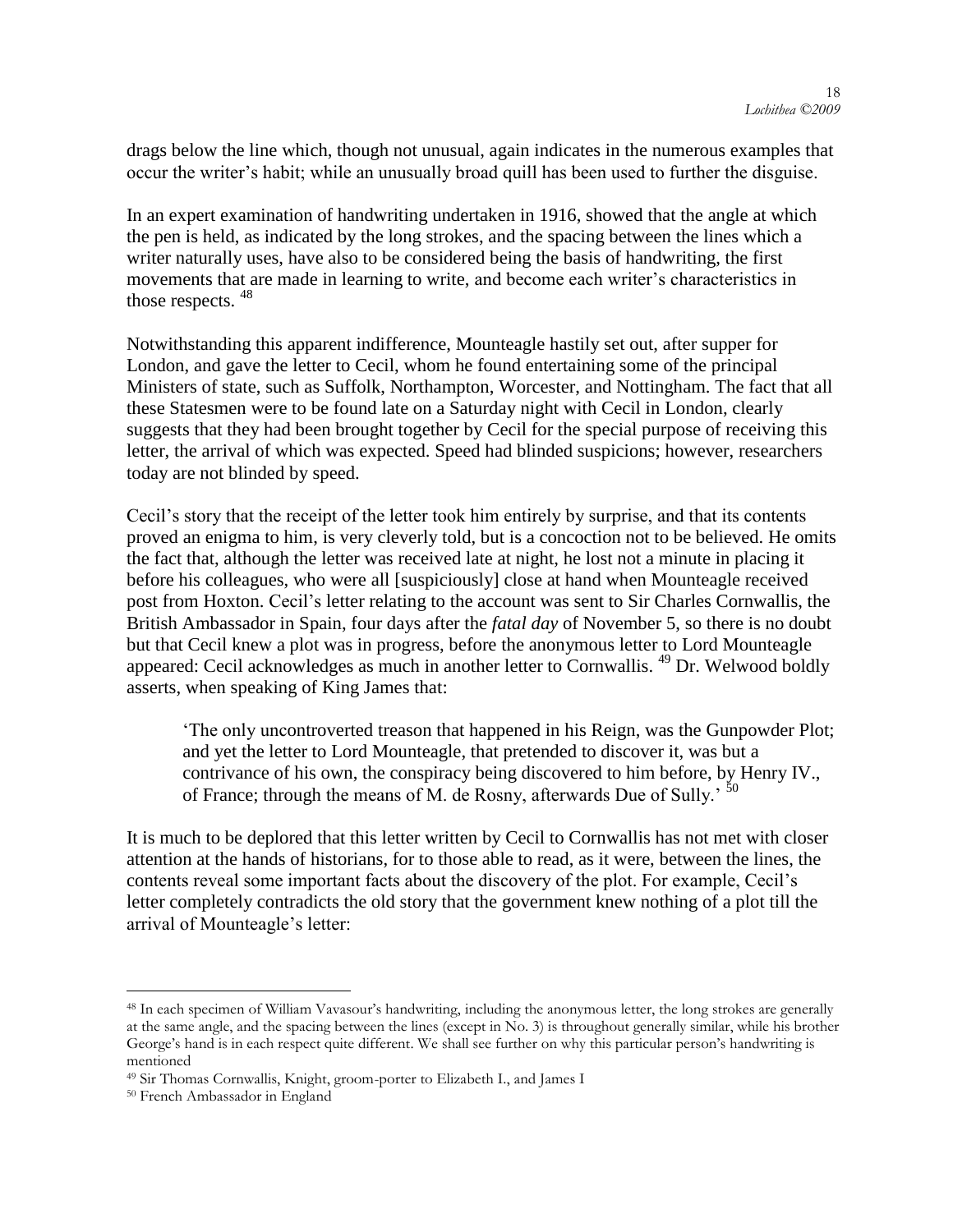‗I had sufficient advertisement that most of those that now are fled (being all notorious Recusants) with many other of that kind, had a practice in hand for some stir this Parliament<sup>'</sup>

As to the writer's excuse that he was less forward in causing a strict inquiry to be made than the Lord Chamberlain, it is easy to see that Cecil's object was not to show his hand too much, but to let others obtain some credit for discovering what was already known to him. That Cecil was well posted up in the facts, and felt quite secure as to the result of his preparations, is evident from the account he renders as to how he determined not to inform the King until the last moment. His astuteness in making no open move thus deceived Catesby, and culminated in the ruin of the unsuspecting conspirators. And Bund-Willis  $51$  says that it is more than likely that at this time Cecil knew of the whole plot. Rumours of something to be done when Parliament met, were already floating abroad, and a man like Cecil who had his spies all over the country, was almost sure to have heard of it. That this was in place was evident. Among the Cecil papers at Hatfield  $52$  there is the following letter, the writer of which seems to be unknown:

> Anonymous Letter among the Cecil papers at Hatfield 3 Report Hist. MSS. Commission, Vol. IV., P. 148

Who so ever finds this box of letters let him carry it to the King's Majesty; my Master little thinks I knows of this, but in riding with him that brought the letter to my Master to a Catholic gentleman's house onward of his way into Linkonsher (Lincolnshire) he told me all his purpose, and what he meant to do; and he being a priest absolved me and made me swear never to reveal this to any man.

I confess myself a Catholic and do hate the Protestant religion with my heart and that I detest to consent either to murder or treason. I have blotted out certain names in the letters because I would not have either my Master or any of his friends trouble about this; for by his means I was made a good Catholic; and I would to God the King was a good Catholic that is all that harm I wish him; and let him take heed what petitions or supplications he takes of any man; and I hope this box will be found by some that will give it to the King that it may do him good one day.

I mean not to come to my Master any more, but will return unto my country from whence I came. As for my name and country I cancel that; and God make the King a good Catholic; and let Sir Robert Cecil and my Lord Chief Justice look to themselves.

We may now offer some investigation undertook as to who the authorship of the notorious Mounteagle letter lies upon. In order to do this, we need to go back to Francis Tresham, the planner of the triangular Lodge at Rushton.

<sup>51</sup> Bund-Willis J.W. *State Trials*, Vol. I., 1879

<sup>52</sup> 3 Report Hist. MSS. Commission, Vol. IV., P. 148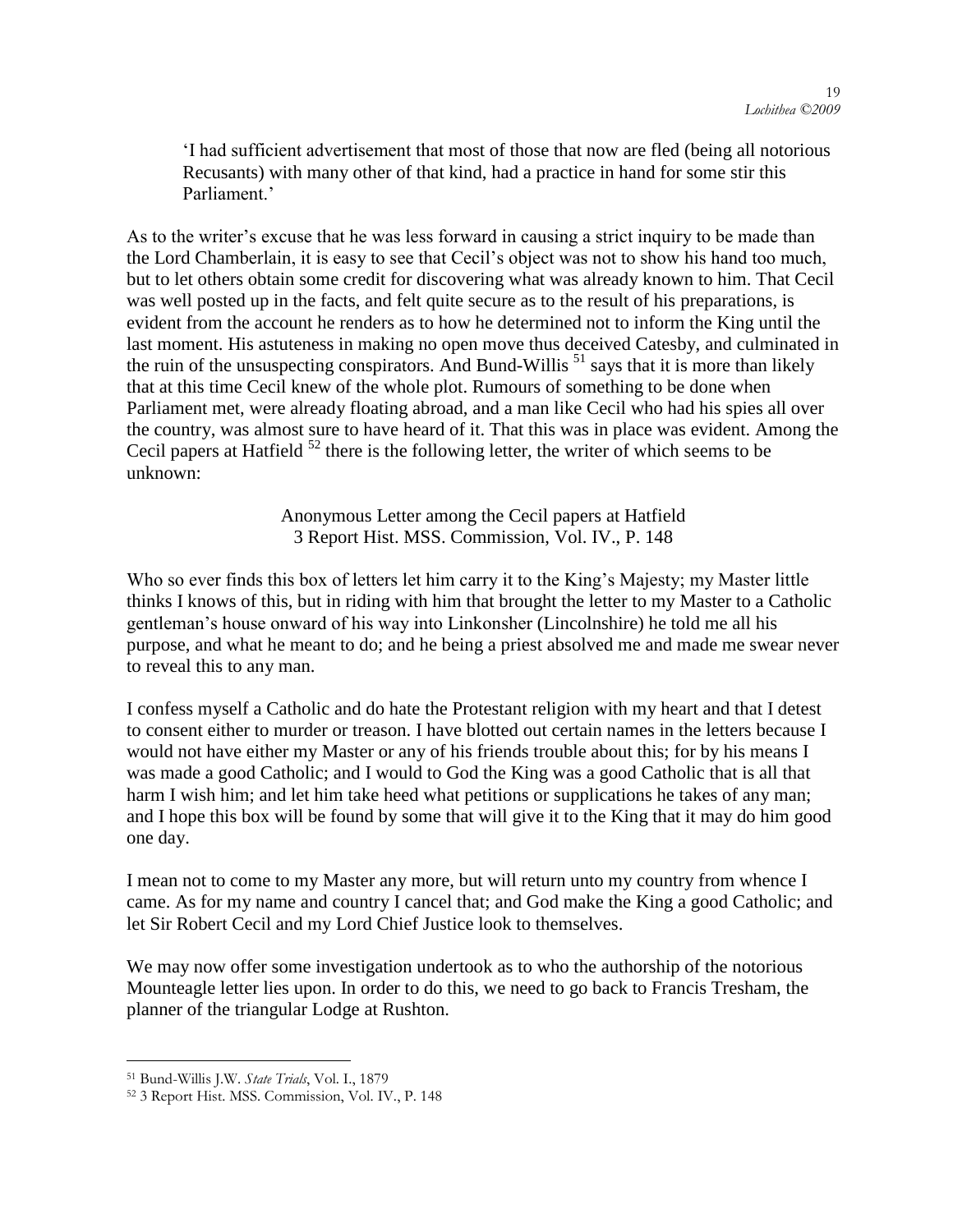Tresham, in September 11, 1605, succeeded his father, Sir Thomas Tresham (a great sufferer for the Roman Catholic religion), in an inheritance of at least £500.000 a year, in present money; after having, as he says, spent most of his time overburdened with debts and wants, and resolves within himself to spend his days quietly. His first cousin we remember was Robert Catesby, being hard-up with funds exhausted in financing the Gunpowder Plot, seeing in Tresham the chance of obtaining a further supply (though previously distrusting him), induces him, in the interests of their religion, to join the conspiracy, of which he becomes the thirteenth, and last, sworn conspirator on October 14, 1605. Catesby is careful to impose the oath of secrecy before fully disclosing the plot; of which Tresham, on hearing, entirely disapproves, and endeavours to dissuade his cousin from, or even to defer it; meanwhile offering him the use of his own purse if he will do so. Deciding he cannot prevail with him, he is very urgent that the Lords Mounteagle and Stourton, particularly the former, may be warned, each having married Tresham's sisters; but Catesby can give no definite assurance. Tresham then intends, as he says, to get the conspirators shipped away, and to inform the government by some unknown, or anonymous means.

Tresham has a serving-man named William Vavasour, who attended Sir Thomas Tresham, and who, with his elder brother, George Vavasour (whose education Tresham has particularly encouraged), and their sister Muriel (gentlewoman to Lady Mounteagle who is the daughter of Muriel Lady Tresham) are favoured dependants of the Tresham family, being the children of an old and much valued Catholic servant. Both George and William are confidentially employed by Tresham as amanuenses, in transcribing religious, or treasonable, treatises of the time.

Lord Mounteagle unexpectedly orders a supper to be prepared on October 26, 1605, at his house at Hoxton (belonging to his brother-in-law Tresham), and where he has not been for some months. As he is about to go to supper, a letter is handed to him by his footman, to whom it has been given in the street by 'an unknown man of a reasonable tall personage,' who knows that he will find him at so unfrequented a residence. Mounteagle opens the letter, which is anonymous, pretends he cannot understand it, and shows it to his secretary, Thomas Warde, who, he is aware, is familiar with some of the conspirators; whom Warde, the next evening, tells of the receipt of the letter, which Mounteagle at once takes to the King's Palace at Whitehall, about three miles away, where he finds Cecil with other Lords of the Council together assembled, ready for supper.

‗Who it was that wrote this letter to the Lord Mounteagle was never known, or how it came that King James suspected its meaning to be what it really was, is a great part a mystery to this day.' (Kennett)  $53$ 

The government censors or suppresses the name of the place where the letter was delivered. The conspirators and the Jesuit priests, who are involved in the plot through the confessional, at once suspect Tresham; and Catesby and Winter directly charge him with having betrayed them, which he denies, while urging them to escape to France and giving them money for the

<sup>53</sup> Cobbott. *State Trials*, 1809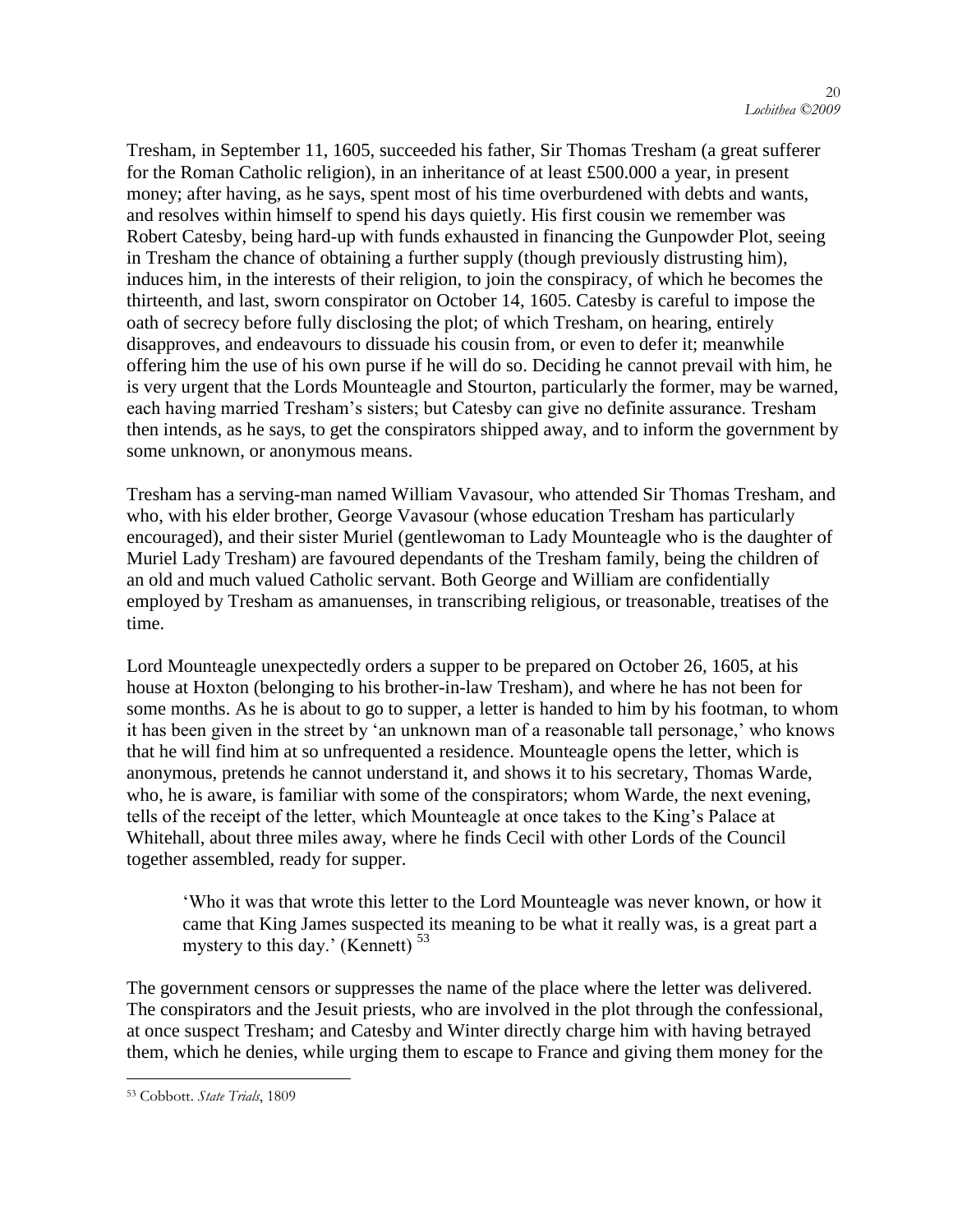purpose. Although Tresham is a sworn conspirator, he alone remains behind and at large, after Fawkes is arrested on November 4–5, 1605, and flight of the others into the country, and offers his services to the government. A week later he is taken to the Tower, where being ill, his wife and serving-man, William Vavasour, and a maid servant constantly attend him; an indulgence never under any circumstances permitted to anyone who was really a prisoner and upon a capital charge there. Becoming worse, he dictates a letter for Vavasour to write to Cecil, retracting a statement that he has been induced to make respecting Father Garnet, and dies December 23, 1605.

This letter, or dying statement, being misunderstood, is considered to be so incredible that the writing is particularly inquired into. Vavasour thereupon, in the presence of the Lieutenant of the Tower, writes an untrue statement (consequently using a hand quite different from his ordinary writing and, in itself, identical with the writing of the anonymous Mounteagle letter) asserting that his Master's dying statement was written by Mrs. Tresham (though in every way proper for Vavasour to have written), which she at once repudiates and says that Vavasour wrote it. He is then examined in the Tower by Chief Justice Popham and Attorney-General Coke, when he confesses that he wrote the dying statement at his Master's dictation; and had denied it 'for fear.' Fear of what? In case the writing should bring into question some other and less innocent letter written by him for his Master? This statement, written by Vavasour was signed by Tresham, who asked his wife to deliver it personally to Cecil, and within three hours died:

> Francis Tresham's Last Statement Written by William Vavasour December 23, 1605

I being sent for before your Lordships in the Tower, you told me of (that) it was confessed by Mr. Winter, that he went upon some employments in the Queen's time into Spain and that your Lordship did nominate to me out of his confession all the party names that were acquainted therewith *namely 4 besides himself* and yet said that there were some left for me to name. I desired your Lord that I might not answer thereunto because it was a matter that was done in the Queen's time and since I had my pardon.

Your Lordship's would not accept of that answer, *but said that I should be made to speak thereunto. And I might thank myself if I had been worse used than I had been since my coming to the house*, I told your Lordship (*to avoid ill usage*) that I thought Mr. Walley <sup>54</sup> was procured to write his letter for the furthering of this journey.

Now my Lord, having bethought myself of this business (being too weak to use my own hand in writing this) which I do deliver here upon my salvation to be true as near as I can call to mind, desiring that my former confession may be called in and that this may stand for truth. It was more than I knew that Mr. Walley was used herein, and to give your Lordship proof besides my oath, I had not seen him in sixteen years before, nor never had message nor letter

<sup>54</sup> *Walley* was one of Father Garnet"s aliases as was *Darcy*, *Roberts*, *Farmer* and *Henry Philips*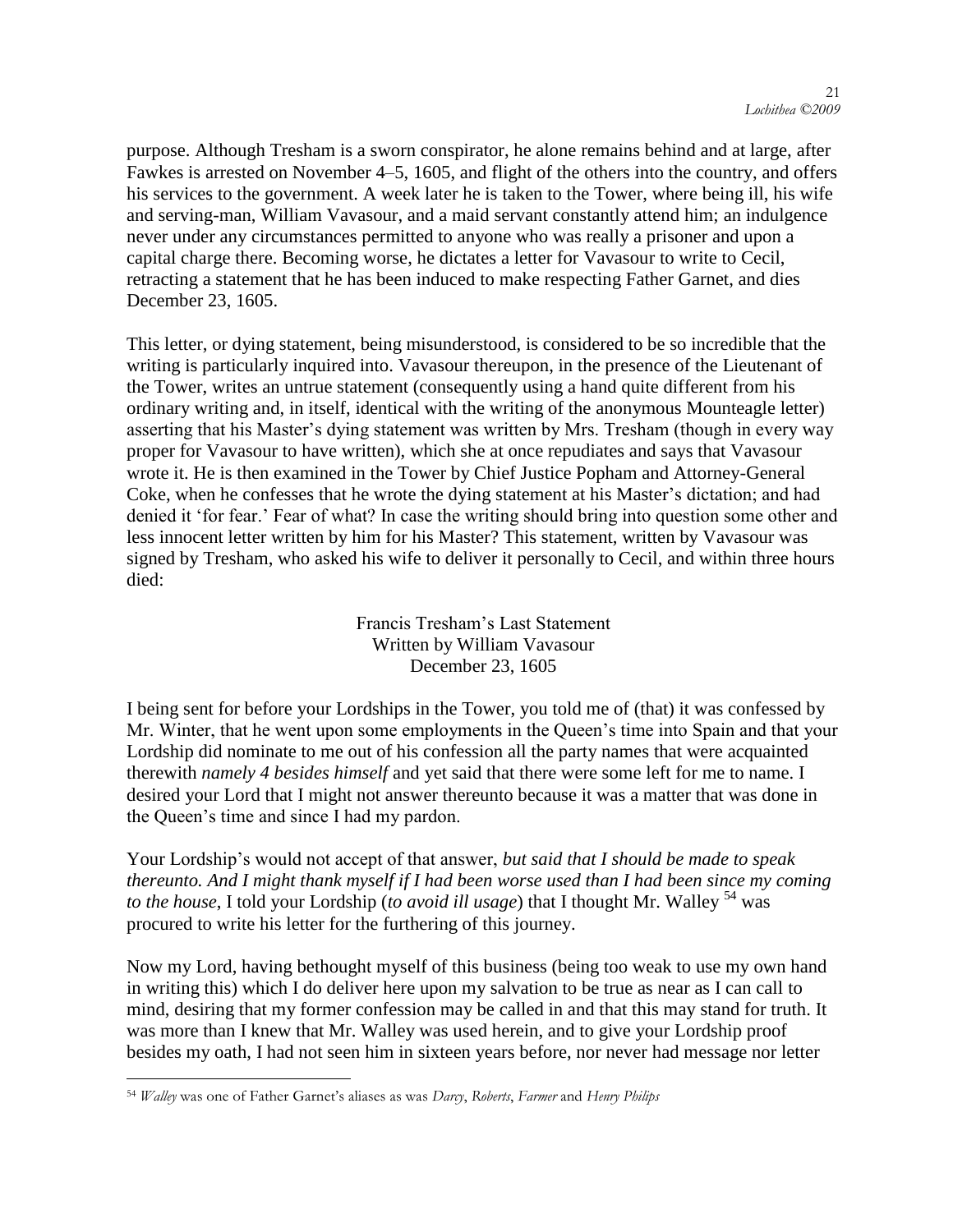from him and to this purpose I desired Mr. Lieutenant to let me see my confession who told me I should not unless I would enlarge it which he did perceive I had no meaning to do.

Francis Tresame 24 m'ch 1605 [–6]. This note was of my own handwriting By me Willia' Vavasore.

The portion printed in italics of Tresham's above statement, was underlined by Coke for omission when the statement was read at the trial. The '4 besides himself,' having reference to Mounteagle, was therefore suppressed; the other suppressions in the statement were made for obvious and unfair reasons. Upon Tresham's death, the Lieutenant of the Tower writes to Cecil:

‗He died this night, about two of the clock after midnight, with very great pain; for though his spirits were much spent and his body dead, alay above two hours in departing.' <sup>55</sup>

Tresham's death, being so opportune for Mounteagle, if not for Cecil, has been attributed to poisoning; but in Stow's *Annals* <sup>56</sup> it is stated to have been occasioned by 'strangury', though giving the date of his death incorrectly as November 22. Ten years later a subsequent Lieutenant of the Tower was executed for poisoning a state prisoner.

Later, having left no male issue, Tresham's inheritance passes to his brother, who is described as of Rushton, when created a Baronet on the institution of that Order by James, the very King whom the plotters intended to destroy; and although a baronetcy at that time was merely a monetary distinction or transaction, some discrimination was no doubt made in the bestowal or disposal of that dignity, which probably would not have been conferred upon Catesby's son, who was then living, even if he had been able to afford it after the forfeiture of his family inheritance.

The Attorney-General, at Father Garnet's trial on March 28, 1606, pronounces Vavasour as being, in his opinion, 'deeply guilty' in the treason; yet he is not even brought to trial, while other serving-men are tried and executed; although Cecil expressly declares that he will esteem his life unworthily given him, when he shall be found slack in bringing to prosecution and execution all who are in any way concerned in the treason; and his exertions in the matter are accounted to be so successful, that he is rewarded with the Order of the Garter. Francis Tresham's inheritance remains in the family; and his serving-man, the 'deeply guilty' William Vavasour, goes free.

When Garnet returned from Rome in 1585, as Superior of the Jesuits in England, he made the Tresham acquaintance, being a prominent Roman Catholic family, when Francis Tresham was

 $\overline{a}$ <sup>55</sup> Lieutenant of the Tower to Cecil, December 23, 1605, State Papers, Domestic, James I., xvii. 56

<sup>56</sup> P. 880 (1615)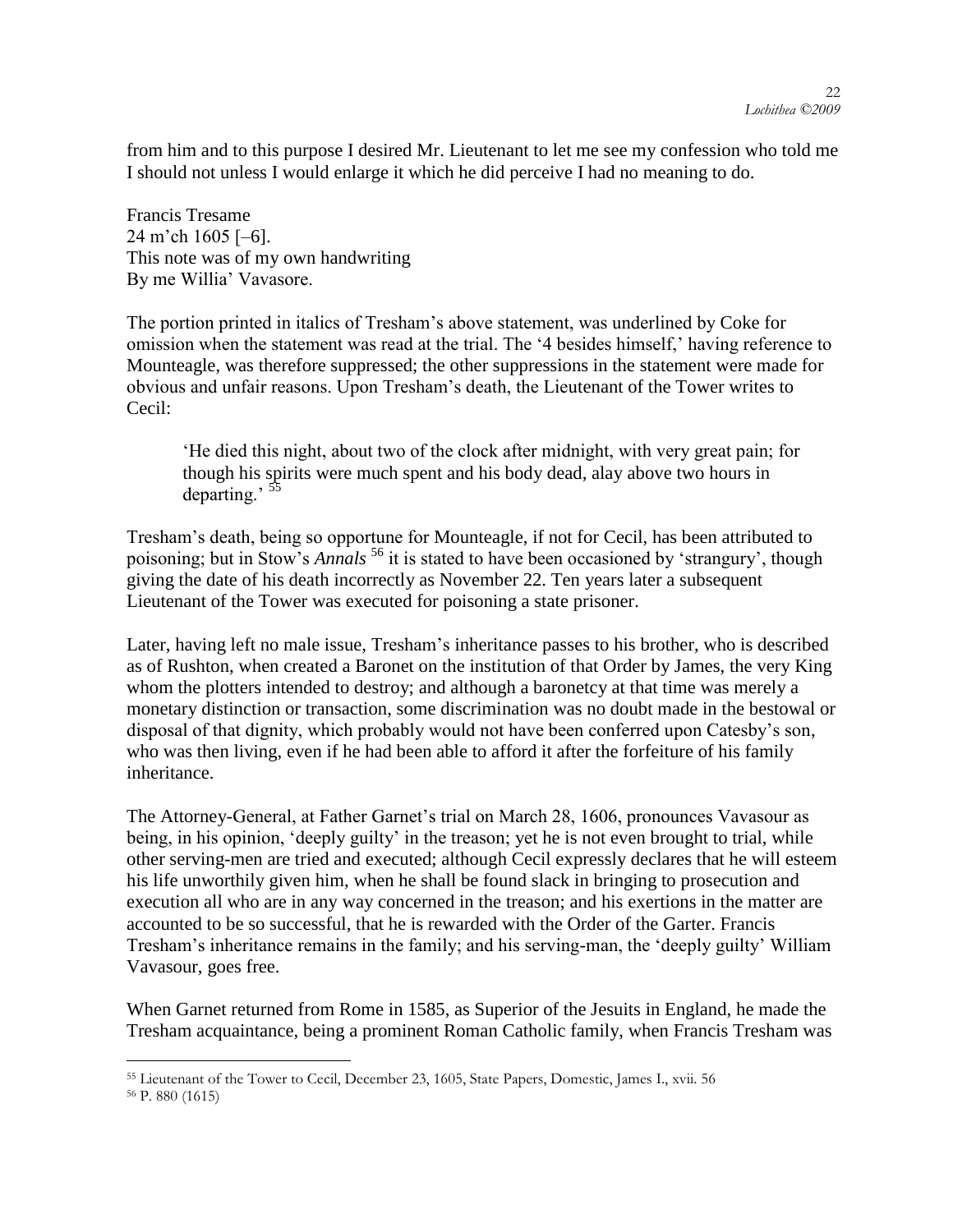eighteen. Garnet was not their confessor, and the acquaintance had dropped for at least sixteen years before the Spanish Treason in 1602. Garnet's statement, made on March 23, 1605–06, after Tresham's death, is:

‗I knew him about eighteen years ago, but since discontinued my acquaintance until the time between his trouble in my Lord of Essex's tumult and the Queen's death.'

Garnet would have neither motive nor inclination to shield Tresham, whose betrayal of the plot had brought Garnet to the Tower. He might otherwise have discerned Tresham's real meaning in his statement of 'sixteen years before,' which the contemporary Jesuit Father Gerard correctly interprets as before 1602 in his narrative of the plot. It was not Garnet's complicity in the Spanish Treason in the previous Reign (for which he had his pardon) that the government cared about, and that so shook Cecil, but simply Tresham's dying statement being misunderstood to mean that he had not seen Garnet for the past sixteen years, which is all, at present, we should be concerned with. So Tresham lied in his dying statement and Cecil knew, for he says at the trial:

‗Mr. Tresham in his lifetime accused you, Garnet, before the Lords, yet now upon his salvation, he under his hand did excuse you, being at the very point of death, saying he had not seen you in sixteen years, which matter, I assure you, before you were taken shook me very much. But, thanks be to God, since the coming of the King, I have known so much of your doctrine and practices, that hereafter they shall not much trouble me.'

Vavasour was then examined in the Tower by Popham and by Coke, when he confessed that he wrote the dying statement at his Master's dictation, and had denied it through fear, which could only arise from having written some other and less innocent letter for him. Upon the evidence of the handwriting alone, William Vavasour was the writer of that letter sent to Mounteagle. The original letter is framed and exhibited upon a pedestal in the Museum of the Public Record Office. His variety of styling his handwriting conclusively proves him to be the author, but most probably was also the 'unknown man of a reasonable tall personage' who is so quaintly described in the government story as having delivered the letter.

Coke evidently knows, or suspects, that Vavasour wrote the warning letter; and he cannot understand why he is not brought to trial. He therefore expresses his opinion of Vavasour's guilt as strongly as possible, and even describes him with what for an Attorney-General in ordinary circumstances would be a singular redundancy of legal expression, as being 'deeply guilty' in the treason. No one would know better than Coke that in high treason itself the law makes no distinction whatever of degrees of neither guilt, nor can there even be an accessory: once participant, whatever the part played may be, all alike are principals. Coke's statement in Court has been officially in print for over four hundred years, yet no investigator seems to have noticed it and so have been led to inquire what was done to Vavasour, by which alone a clue might have been obtained to the writer of the letter.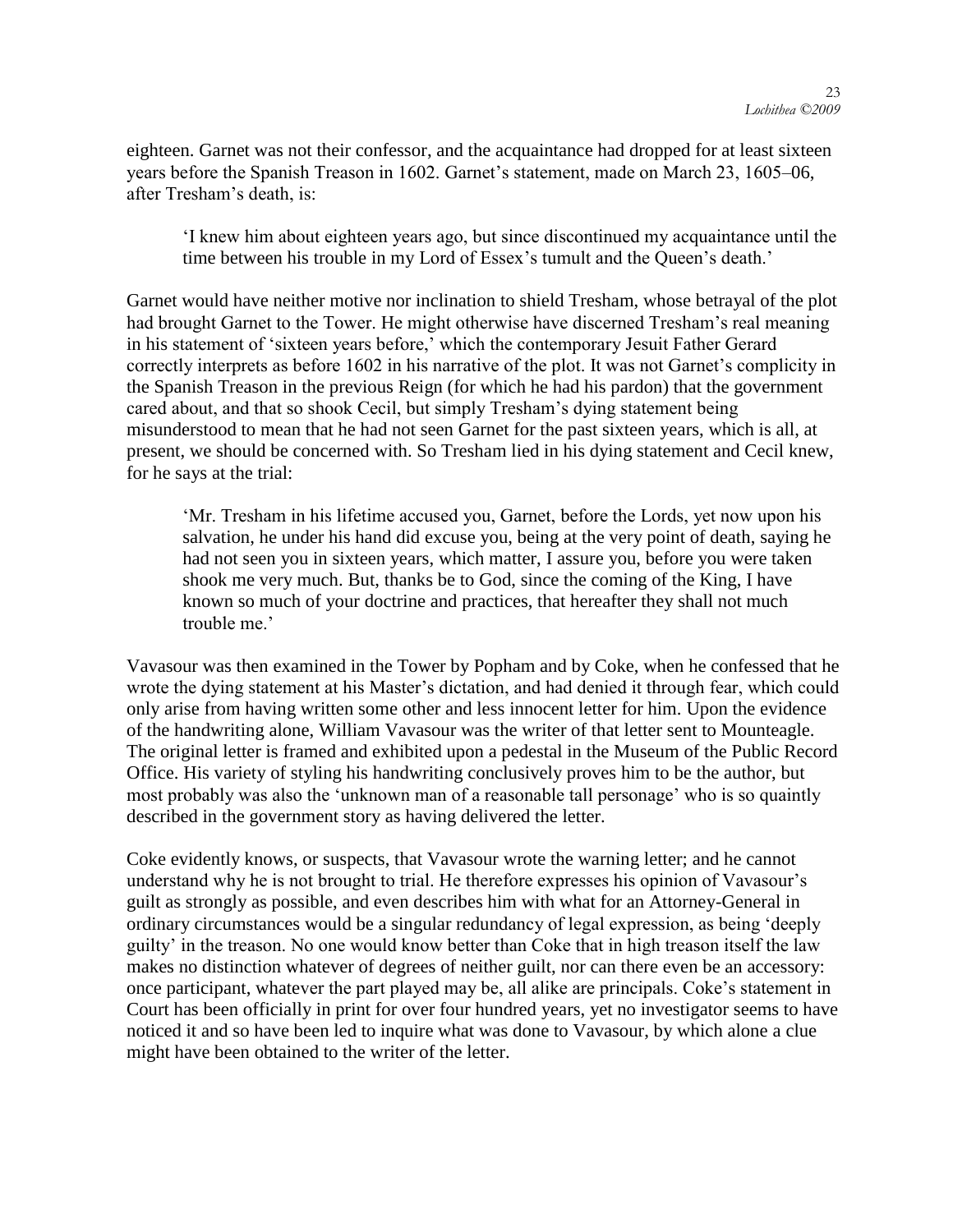

Sir Edward Coke, the surname of Coke evidently of British origin, being derived from the British word *coc*, or *coke*, a chief, has been described by his grandson, Roger Coke, and tells us that he usually rose at three o'clock in the morning, and, in his time, the Courts seldom sat later than noon.

The business of a barrister having the most extensive practice would then leave him ample space for a very careful and extended course of study. The cases, too, in Coke's day, principally involved questions of real property: these were rare, and others not more important were trivial ones of defamation of character. Trials on bills of exchange were then nearly unknown. There are not more than two or three reported cases of this description previously to the time when Coke quitted the bench.

**Sir Edward Coke (***b***.1550–51)**

Few cases then occurred of the kind, which now so incessantly occupy the attention of the Courts. The labours of the judges were light.

Coke had for his contemporaries at the Bar, some of the ablest lawyers which England has produced; men alike distinguished for their learning and their probity. Among the foremost of these were Edmund Plowden, the author of the *Commentaries*, who was born in Shropshire in 1519; Francis Bacon, by far the most distinguished and the most formidable of all Coke's rivals, who was born in 1561 at York House, or York Place in London; Thomas Egerton, first Lord Ellesmere, of no doubt, possessed great suavity of manner, united with great dignity of deportment. It was usual for many persons, in his time, to visit the Court of Chancery, for the purpose of seeing the manner of its venerable judge:

 $'$ And happy were they,' says the facetious Fuller, 'who had no other business there.'  $^{57}$ 

Of other eminent persons beside Coke was Sir George Croke who possessed a rare memory, prompt invention, and quick apprehension. (Grimstone) It appears that Croke was indefatigably industrious. This is shown by his *Reports*, which were not published until after his death and rank high as legal authorities. The first edition of these appeared in 1657. We should also mention Henry Yelverton who was born at Islington in 1566 and readers will remember when Somerset fell into disgrace, Yelverton nobly refused to plead against his benefactor, and, in consequence, was committed to the Tower, but was speedily released. And there were, besides these persons, Hobart and Tanfield, afterwards Chief Justices Heath and Dodderidge.

<sup>57</sup> *Cheshire Worthies*, P. 176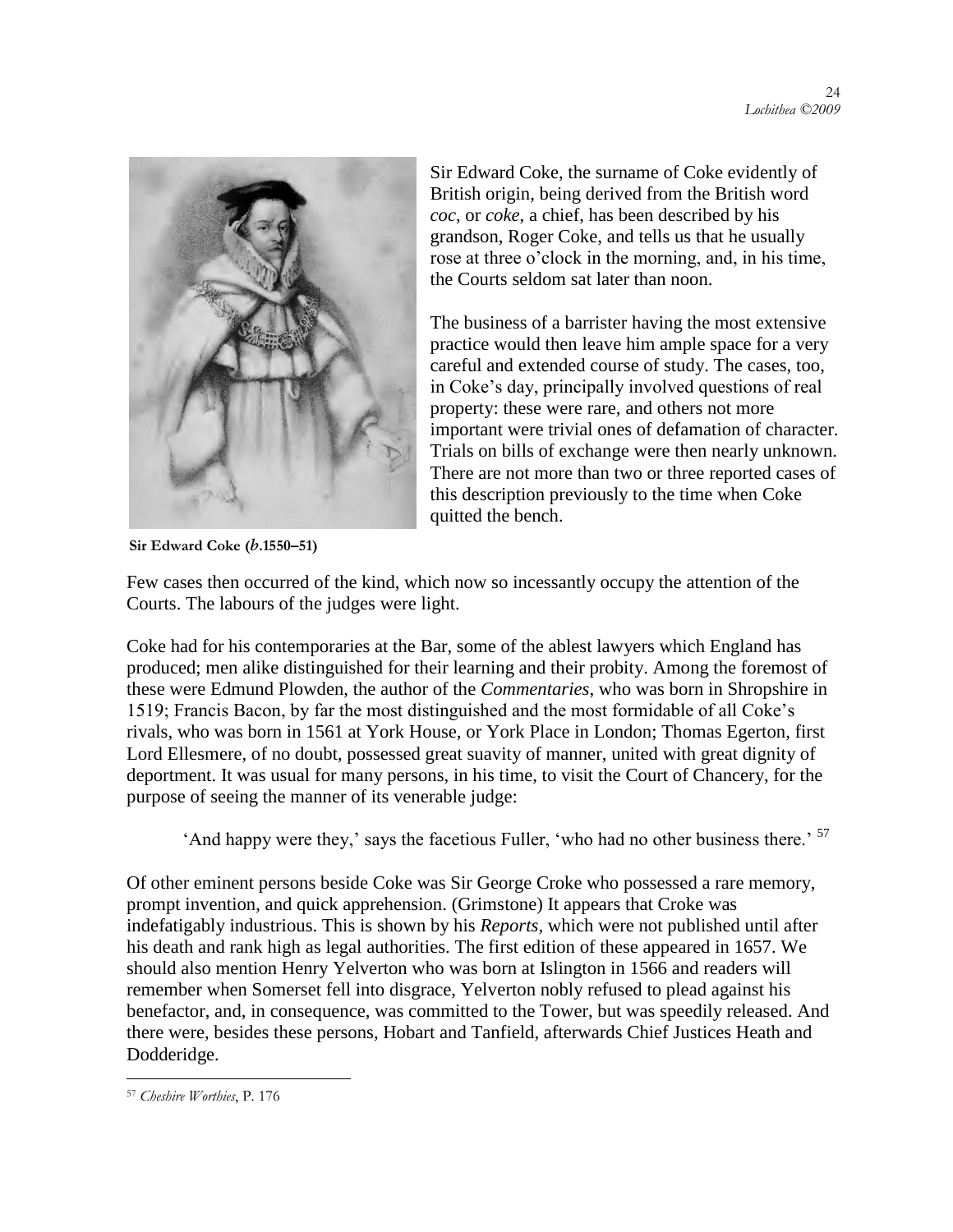The government seems to have fallen into a wild state of terror in 1605; arrest followed arrest in rapid succession and by November 26 no less than forty-six persons were in custody in different places. A Privy Council letter was sent to Sir Julius Caesar, Sir Roger Wilbraham, Sir Edward Phillips, Sir John Croke, Sir Edward Coke, Sir John Dodderidge, Sir Francis Bacon, Sir Walter Cope, Sir George Moore and Sir Henry Montague, authorizing further search apprehensions and commitment. November 19 saw a Privy Council letter sent to the same persons, directing an examination of the persons apprehended and found chargeable with a suspicion of the conspiracy, and enclosing a list of persons to be examined. A general form of interrogation was drawn up which was to be ministered to those who were to be examined. The Commissioners acted promptly on these instructions; they held examinations on November 23 and 29; on December 2, 3, 4, 5, 6, 9, 10, 11, 12 and 30 during this time they examined twentysix persons; they afterwards examined seven more.

After the capture of Fawkes, no time was lost in taking him before the Privy Council, and he was actually brought before the King in his bed-chamber before four o'clock in the morning. This feverish haste to question him is another point in favour of the supposition that the details of the plot were already well known to Cecil. After leaving Whitehall, Fawkes was sent under a strong guard by water to the Tower, where the King directed the Lieutenant that he was to be tortured. James sent down in his own handwriting directions for Fawkes' torture:



‗If he will not otherwise confess the gentlest tortures are to be first used unto him and so on step by step to the most severe. And so God speed your good work.'

**Guy Fawkes brought before King James**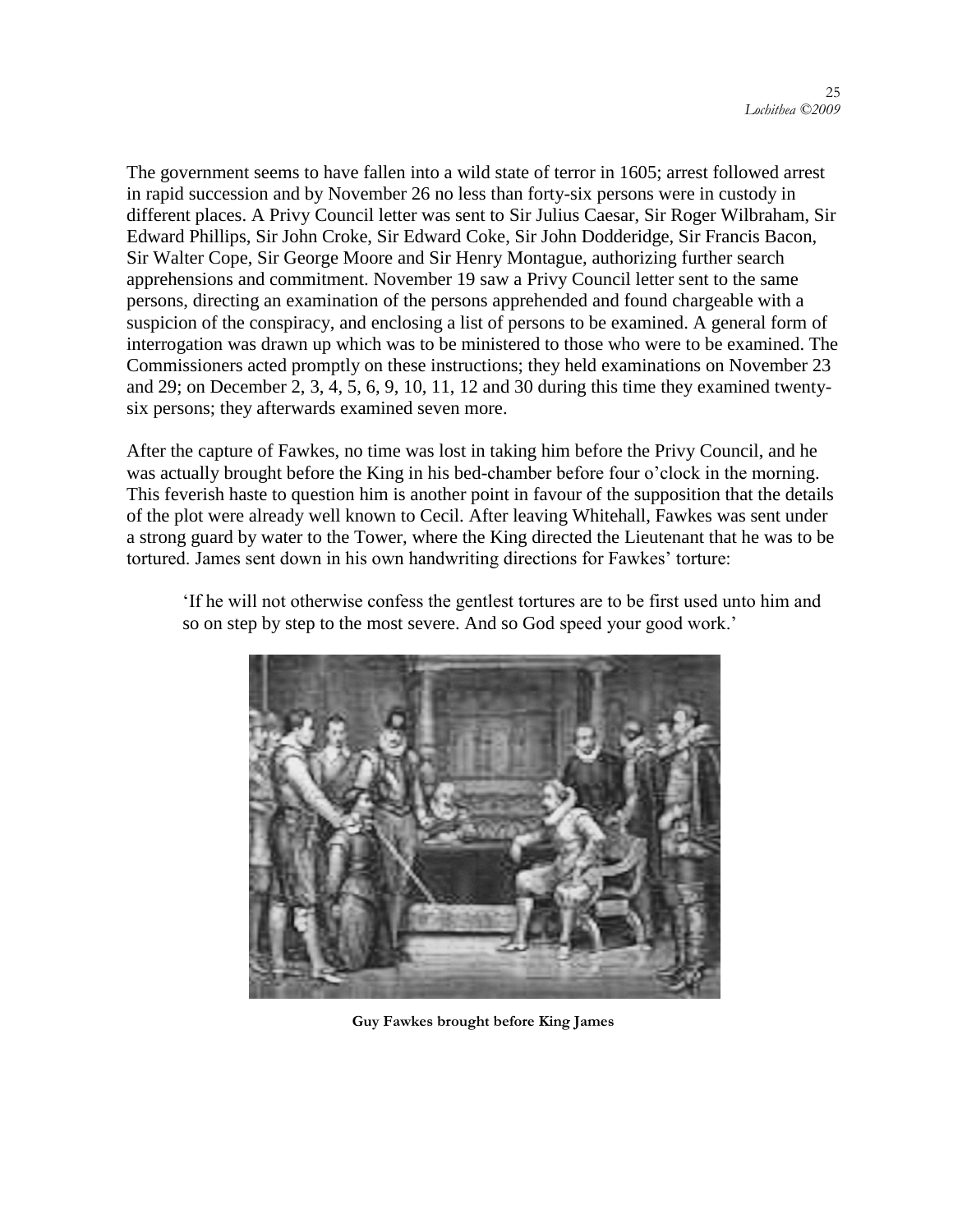That these directions were carried out strictly we have ample proof. Fawkes' confession signed by him remains to this day and the way in which the single name Guido is written shows that the process had been carried on step by step to the utmost of James' wishes. To how many more the torture was applied does not appear, but we may be sure that the King did not scruple to order or his Ministers to use it where they thought it necessary and at last Coke had got what evidence he deemed sufficient and towards the end of January all was ready for the trial.

Of the thirteen conspirators originally engaged in the plot, no less than eleven were either captured or killed within a period of four days from the fatal day of November 5. Of these eleven men, Catesby, Percy, and the Wrights were dead; Fawkes was in the Tower; Digby, Thomas Winter, Grant, Keyes, Bates, and Rookewood were on their way and under arrest. Of the remaining pair, Francis Tresham was in London, but not yet actually arrested; and Robert Winter was in hiding. By November 12, Tresham also was under lock and key, so that, if we omit the fugitive Robert Winter (the least important of the band), we find the government's measures for the repression of the conspiracy, both at Westminster and in the Midlands, had been so skillfully executed that it had only taken the authorities seven days to kill or imprison all those who had been actively engaged in the Gunpowder Plot.

Of the original number of thirteen, only eight of the conspirators survived to be committed for trial. These eight, namely, Thomas Winter, Guy Fawkes, John Grant, Robert Winter, Ambrose Rookewood, Thomas Bates, Robert Keyes, and Digby, were arraigned at Westminster Hall, on January 27, 1606, before a Commission consisting of the Lord Chief Justice Sir John Popham; the Lord Chief Baron Sir Thomas Fleming; Sir Peter Warburton a Judge, and the Earls of Salisbury, Northampton, Nottingham, Suffolk, Worcester and Devonshire. Sir Everard Digby was separately arraigned, and tried and sentenced immediately after the conclusion of the case against his friends. The Privy Council for the Crown was Sir Edward Philips and Sir Edward Coke.

The trial from beginning to end was a mere farce. The prisoners, after having to listen to a very long, by no means truthful, and very violent speech from Coke, and having heard their several examinations, confessions, and voluntary declarations, as well of themselves, as of some of their dead confederates read out, were merely asked, what they could say, wherefore judgment of death should not be pronounced against them, and the trial was virtually over, so far as the hearing of their case was concerned. The conspirators met their fate with courage, considering the terrible nature of their punishment. Tied to separate hurdles, they were dragged, lying bound on their backs, through the muddy streets to the place of execution, there to be first hanged, cut down alive, drawn, and then quartered.

Fawkes, weak and ill though he was, seems to have suffered the least, for he was dead by the time his body was taken down. Rookewood lived until he reached the quartering block. Keyes, breaking the rope, was probably killed by the knife; whilst Digby was in full possession of all his senses on being cut down, and even felt the pain of a bruise on the head when his body fell to the ground.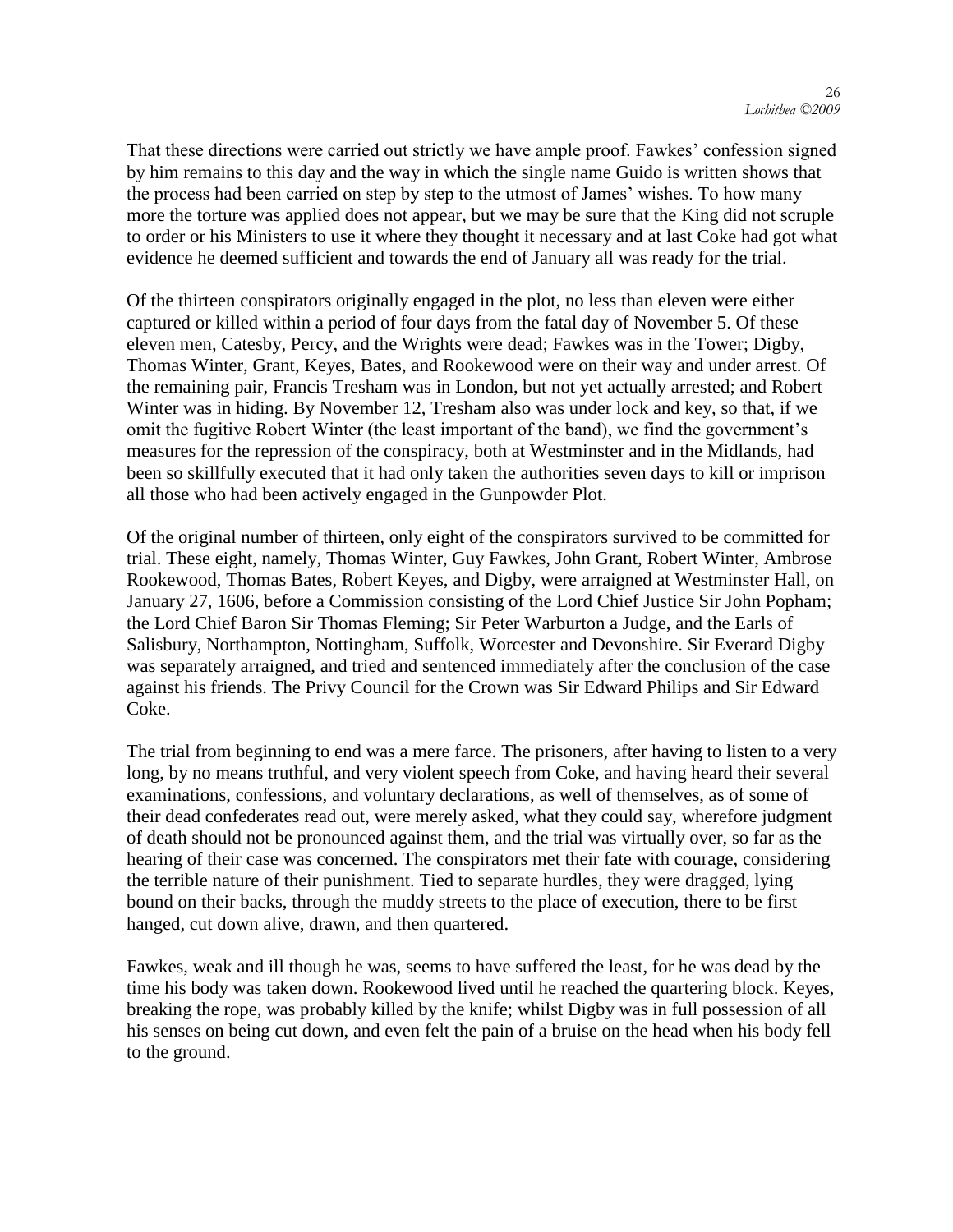‗That beast Waad,' as Raleigh called him, had been appointed Lieutenant of the Tower about eleven weeks before the capture of Fawkes at Westminster. Prior to his appointment, however, he had held several very important diplomatic and political posts. He had faithfully served Burghley, and was destined, in the matter of the Gunpowder Plot, to serve with equal fidelity his son, Robert. Sir William Waad, under Elizabeth, had been Secretary to Walsingham, and afterwards Clerk of the Privy Council. He had been sent on frequent diplomatic missions to Madrid, Paris, and the Low Countries. In 1588 he was elected a Member of Parliament, and in 1601 represented Preston, where his Protestant zeal made him very unpopular among the Roman Catholics of Lancashire. Soon after the accession of James, he was Knighted and in August 1605 he was at Cecil's request, appointed Lieutenant of the Tower.

We mention this person here, since he will also come to our attention further on, being as an unraveller of plots, Waad certainly seems to have enjoyed a unique career. He had, in fact, been connected with the detection, or attempted detection, of almost every conspiracy hatched in England during the eventful twenty years antecedent to the Gunpowder Plot. He had ransacked the belongings of Mary, Queen of Scots, at the time of Babington's conspiracy; he had taken a prominent part in the discovery of the mysterious Lopez affair; he had helped to suppress the Essex rebellion in 1601; he had been employed in the matter of the proceedings of Cobham and Raleigh, as regards their connection with Father Watson's conspiracy. He was, therefore, likely to prove, in the eyes of the government, an ideal gaoler for the conspirators and Jesuits captured after the failure of the Gunpowder Plot, as well as for Raleigh. Even the illustrious Sir Francis Bacon took time in November 1605 to write to Tobie Matthews regarding the plot, so much turmoil it had caused:

‗Sir, I perceive you have some time when you can be content to think of your friends; from whom since you have borrowed yourself, you do well, not paying the principal, to send the interest at six months day. The relation which here I send you enclosed carries the truth of that [the Gunpowder Plot] which is public; and though my little leisure might have required a briefer, yet the matter would have endured and asked a larger.'

On January 23, 1606, the chief matter in Parliament handed over a project for the making of the fifth day of November a holiday forever:

‗In thankfulness to God for our deliverance, and detestation of the papists.' (Birch).

And of memorial peculiarities, we may only turn to the correspondence between Thomas Lorkin and Thomas Puckering, dated June 30, 1613, to be given an example:

‗My last letters advertised you of what had lately happened concerning Cotton, who yielding himself to the King's clemency, doth nevertheless utterly disavow the book, and constantly denieth to be the author of it. Hereupon, his study hath been searched, and there divers papers found, containing many several pieces of the said book, and (which renders the man more odious) certain relics of the late Saints of the Gunpowder Treason, as one of Digby's fingers, Percy's toe, some other part either of Catesby or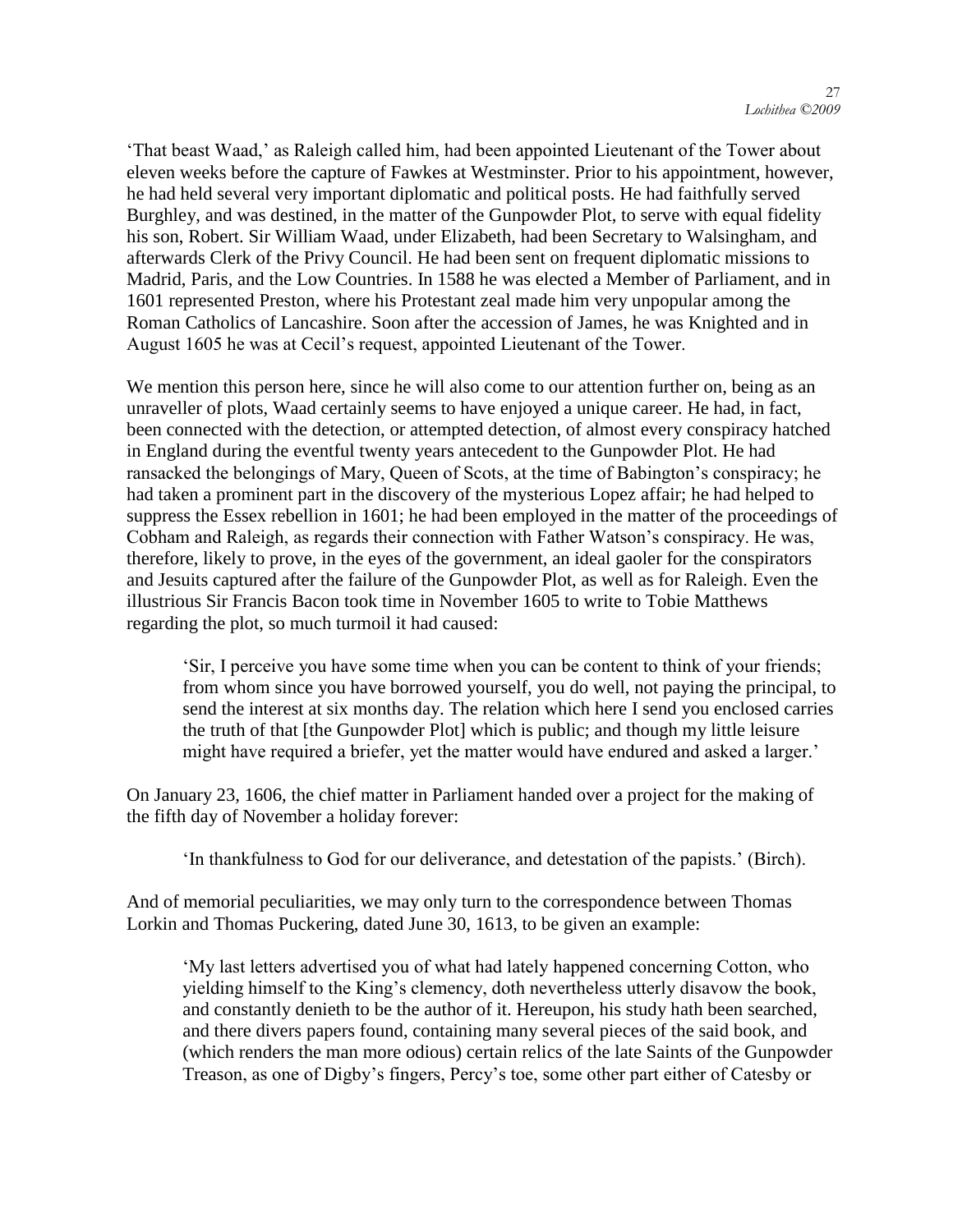Rookwood (whether I well remember not), with the addition of a piece of one of Peter Lambert's ribs, to make up the full mess of them. If the proofs which are against him will not extend to the touching of his life, at least they will serve to work him either misery or affliction enough.<sup>' 58</sup>

The greatest precautions were taken to prevent Catholics securing relics. From Campion's execution, a young man who dropped his handkerchief into the blood on the ground was taken and committed. Another contrived to possess himself of a finger, and later on, an arm was taken from the gate where it was nailed. Father Parsons managed to buy the rope in which his martyred friend was bound or hanged, and died with it round his neck. Parsons had hired lodgings near Bridewell Church, and close to the Thames, a most convenient meeting-place for priests and other Catholics, and also for the work of his publications. It was more suitable for this purpose because it belonged to a Protestant bookseller, and so was not likely to be suspected. Here, Parsons deposited his stock of rosaries, medals, crucifixes, and pious objects he had brought from Rome.<sup>59</sup>

The following account of the execution of the Gunpowder conspirators, is taken in general



**The Gunpowder conspirators' execution**

from a Narrative in the Harleian Miscellany, <sup>60</sup> but contains some circumstances derived from other sources. The account given in the Harleian Miscellany is partial, and cannot be considered as a faithful relation of what took place. It is however, the only account to be found, excepting one given by Father Greenway which, on the ground of partiality, appears to be equally objectionable.

The prisoners, after their condemnation and judgment, being sent back to the Tower, remained there till the Thursday following, on which day four of them, Digby, Robert Winter, Grant and Bates, were drawn upon sledges and hurdles to a scaffold erected at the western end of St. Paul's Churchyard. Great pains were taken in the city to render the spectacle of the execution all positioned as possible. Among other arrangements made in order to be prepared against any

<sup>58</sup> Thomas Birch. *The Court and Times of James the First*, Vol. I., 1848

<sup>59</sup> Dom Bede Camm. *Lives of the English Martyrs*, Vol. II., 1914

<sup>60</sup> Vol. III., P. 121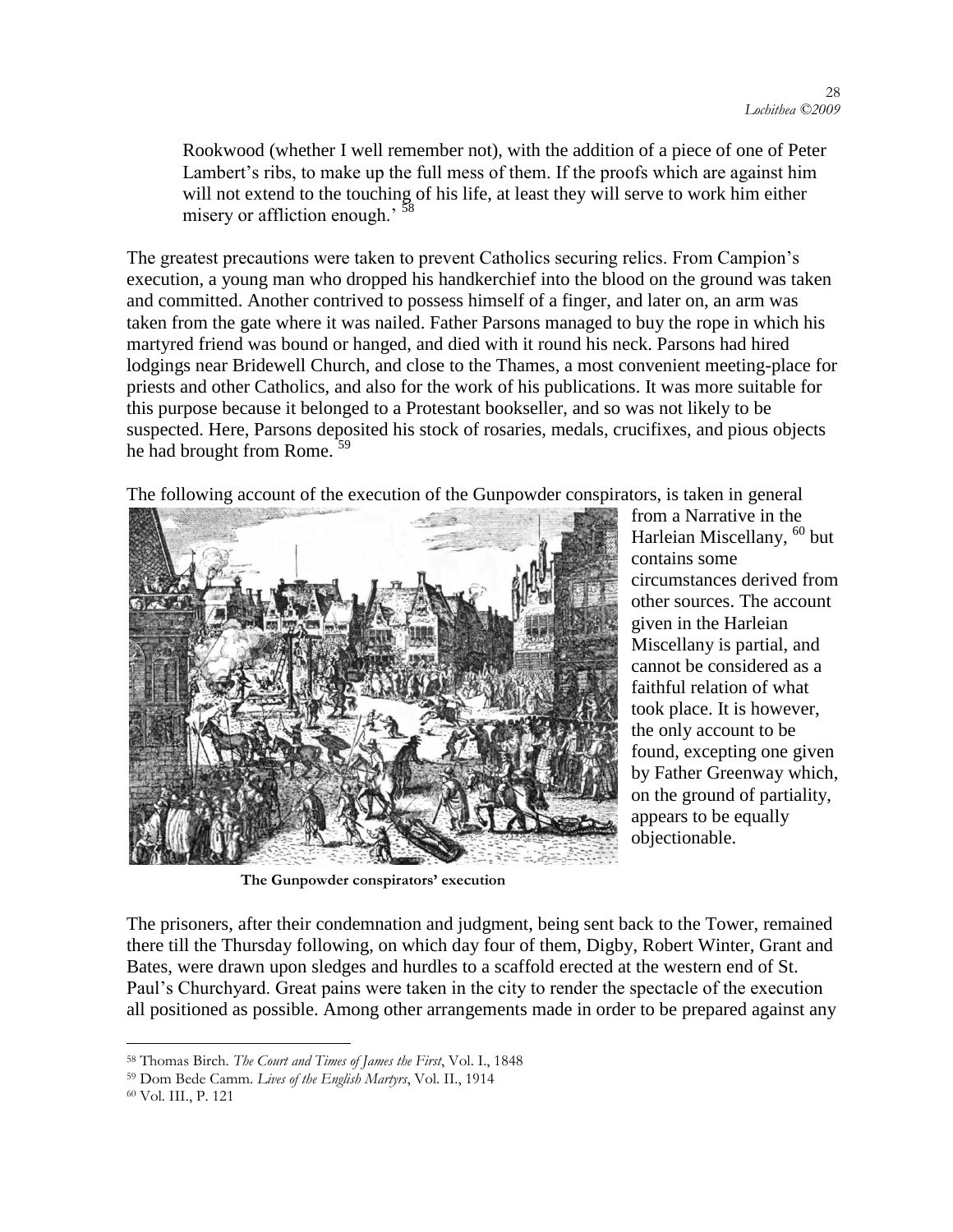popular tumult, a precept issued from the Lord Mayor to the Alderman of each ward in the city, requiring him to:

‗Cause one able and sufficient person, with a halbard in his hand, to stand at the door of every several dwelling-house in the open street in the way that the traitors were to be drawn towards the place of execution there to remain from seven in the morning until the return of the Sheriff<sup> $, 61$ </sup>

> Narrative in the Harleian Miscellany Vol. III., P. 121

Now these four above-named being drawn to the scaffold, made on purpose for their execution, first went up Digby, a man of a goodly personage, and of manly aspect; yet might a wary eye, in the change of his countenance, behold an inward fear of death, for his colour grew pale and his eye heavy; notwithstanding that he enforced himself to speak, as stoutly as he could.

His speech was not long, and to little good purpose, only, that his belied conscience being but indeed a blinded conceit, had led him into this offence, which in respect of his religion, alias indeed idolatry, he held no offence, but, in respect of the law, he held an offence, for which he asked forgiveness of God, of the King, and the whole Kingdom; and so, with vain and superstitious crossing of himself, betook him to his Latin prayer, mumbling to himself, refusing to have any prayers of any but of the Romish Catholics; went up the ladder, and, with the help of the hangman, made an end of his wicked days in this world.

After him went [Robert] Winter up the scaffold, where he used few words to any effect, without asking mercy of either God or the King for his offence; went up the ladder and, making a few prayers to himself, staid not long for his execution.

After him went Grant, who abominably blinded with his horrible idolatry, though he confessed his offence to be heinous, yet would fain have excused it by his conscience for religion; a bloody religion, to make so bloody a conscience; but better that his blood, and as much as he was, should be abed by the justice of the law, than the blood of many thousands to have been shed by his villainy, without law or justice. Having used a few idle words to ill effect, he was, as his fellows before him led to the halter; and so, after his crossing of himself, to the last part of his tragedy.

Last of them came Bates, who seemed sorry for his offence, and asked forgiveness of God and the King, and of the whole Kingdom; prayed to God for the preservation of them all, and, as he said, only for his love to his Master, drawn to forget his duty to God, his King, and country, and therefore was now drawn from the Tower to St. Paul's Churchyard, and there hanged and quartered for his treachery. Thus ended that day of business.

<sup>61</sup> Repertories in the Clerk Office